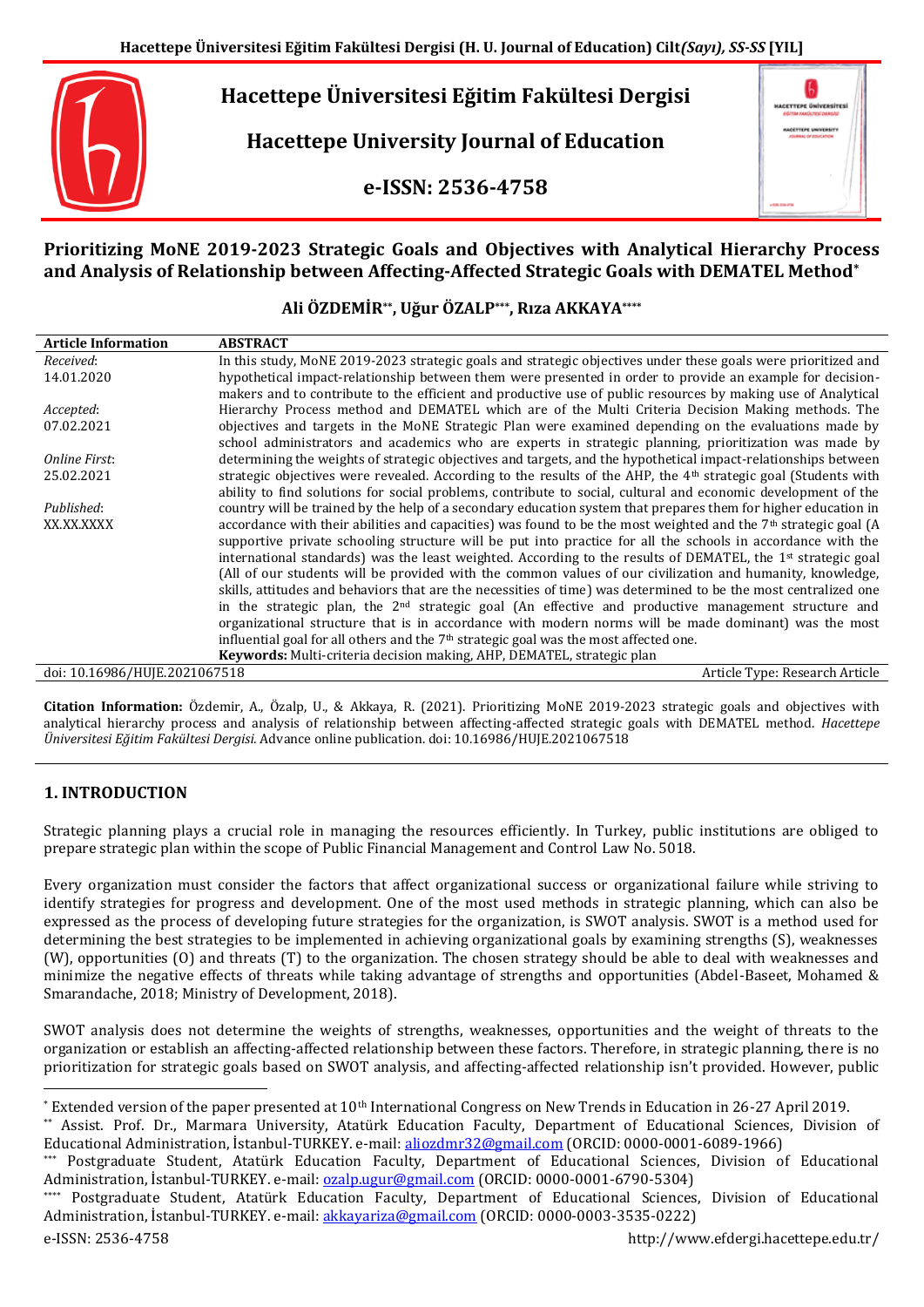institutions should determine their primary strategic goals and strategic objectives, and determine their resource requirements depending on prioritization (Ministry of Development, 2015 p.13).

In this study, it was aimed to determine relative importance levels of the strategic goals in the 2019-2023 Strategic Plan of the Ministry of National Education by making use of Analytical Hierarchy Process (AHP) and to determine the affecting and affected strategic objectives by making use of DEMATEL (The Decision-Making Trial and Evaluation Laboratory) method technique. Within the scope of the study, pairwise comparison matrices were prepared on the basis of the strategic objectives included in the 2019-2023 Strategic Plan of the Ministry of National Education. The matrices obtained were filled in by experts by using the scale developed by Saaty and Vergas (2012, p. 6). With this study, strategies that provide high added value for the strategic plan of the Ministry of National Education were tried to be determined, the strategic goals in the affecting and affected position were identified, thus suggestions were put forward for a more effective and efficient implementation of the strategic plan.

While the term strategy includes long-term choices to be made to achieve the goals, the term plan is about deciding the means and ways to be followed to achieve these goals (Çelik, 2011). Planning is also a management approach to make best use of limited resources (Alpkan, 2011; Ekiz & Somel, 2007). The aim in planning is to ensure that the strategic goals and objectives determined by organizations are reached in the shortest time, in the shortest way and with the least resources (Yazıcı, 2014).

Strategic planning can be defined as the development and implementation of strategies appropriate to the internal characteristics of the organization by following the developments and changes in the external environment. It also covers analyzing the opportunities and threats created by these changes and developments, and developing and implementing strategies in line with the results of this analysis (Yıldırım, 2014). Ereş (2004) defines strategy as the path to be followed in reaching predetermined goals and states that organizations cannot be sure of their future without strategies. According to Küçüksüleymanoğlu (2008), strategic planning refers to all initiatives aimed at getting results, including the participation and support of all members of the organization from bottom to top. Gürer (2006) states that strategic planning guides the activities of the organization and the organization evaluates its current situation and environment with strategic planning, thus establishing a bridge between the current situation and the future of the organization. The strategic plan, which depicts the general objectives regarding the desired future, also constitutes the basis of accountability (Ereş, 2004; Özer & Bozkurt, 2017).

There are the three fundamental questions that strategic planning tries to answer (Gürer, 2006):

1. What are we as an organization? (What business are we in? What are the quality and quantity of our human resources? What are our management style and techniques? Who are our customers?)

2. What do we want to be? (In what field do we want to do business? To what level do we want to bring our human resources? How will we improve our technology?)

3. How will we achieve our goals? (How will we combine human resources, technology, finance and management strategies to achieve the goals?)

When the needs of the public and public resources are evaluated together, it is seen that it is important for public administrations to carry out their activities in a planned manner. The strategic management process applied by public administrations has benefits such as determining short and long-term priorities, ensuring financial discipline in practice, distributing financial resources according to strategic priorities and monitoring the efficiency of the use of these resources, and developing an accountability based on monitoring. Therefore, while strategic planning ensures the effective management of public resources, it also supports the development and strengthening of the corporate culture and corporate identities of public administrations (Ministry of Development, 2018).

The regulation regarding the strategic planning of public institutions in Turkey is carried out with the Public Financial Management and Control Law No. 5018. According to this law, the strategic plan is defined as "the plan that includes the medium and long-term goals, basic principles and policies, objectives and priorities, performance criteria of public administrations, methods to be followed to achieve these objectives and resource allocations". Within the framework of the legislation and development programs, public administrations are obliged to prepare strategic plans in order to establish their vision and missions, to set goals and measurable targets, to measure their performance according to predetermined indicators, and to monitor and evaluate their activities accordingly (Ministry of Development, 2018).

It is of great importance that the Ministry of National Education, which is a public institution tasked with raising the generations of the country, and its affiliated public and private schools fulfill their obligations to produce and provide services efficiently and effectively. Strategic planning is a continuous, renewing process that enables organizations to be in harmony with the developing and changing environment (David, 2009). Undoubtedly, educational institutions, which are primarily affected by environmental changes, need to adapt to these changes and develop and implement strategies in line with their internal qualities. The Ministry of National Education has prepared and implemented its first two strategic plans covering the years 2010-2014 and 2015-2019 within the scope of the Public Financial Management and Control Law No. 5018. In the Ministry of National Education's Strategic Plan 2019-2023, the third strategic plan of MoNE, there are seven strategic goals,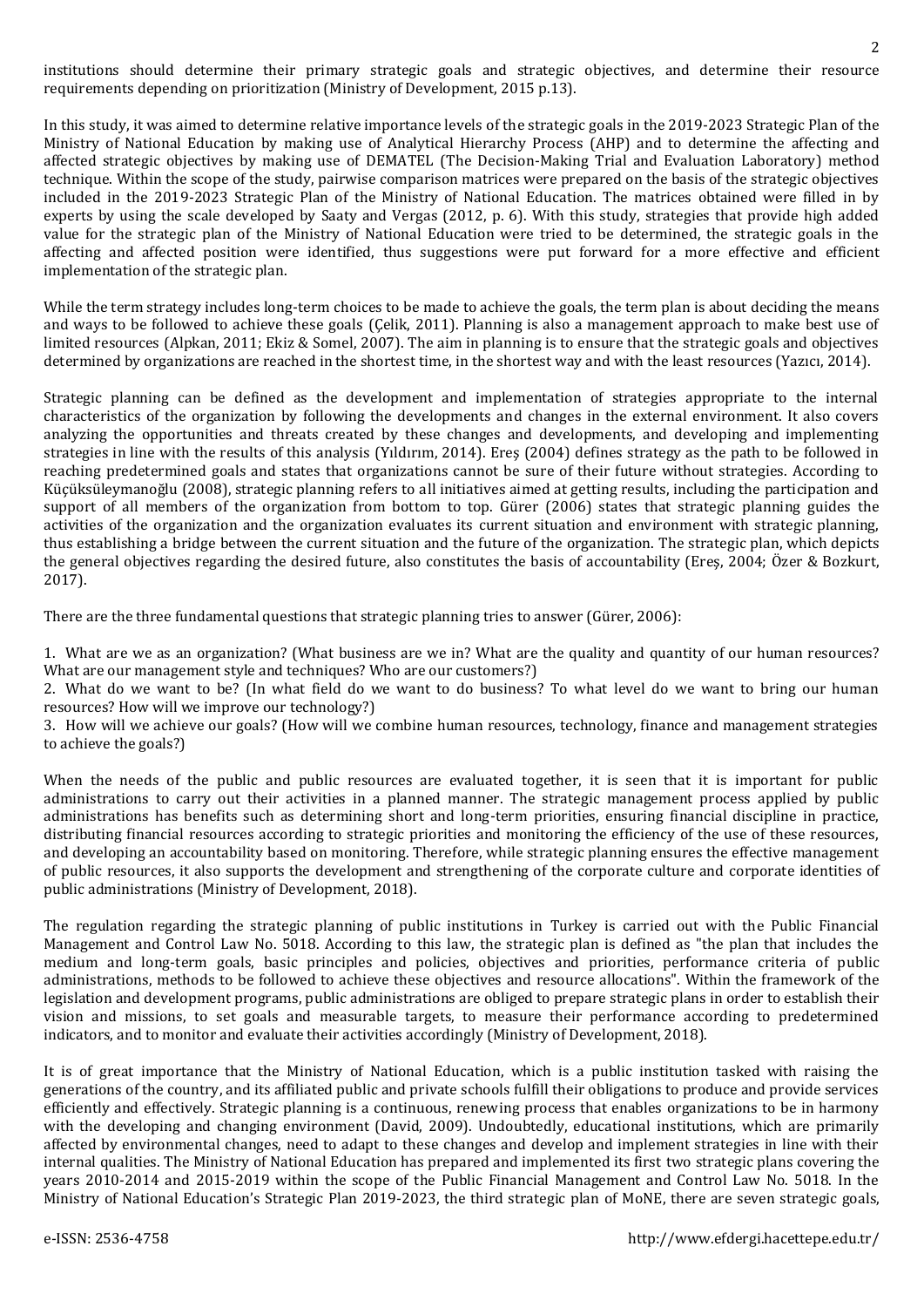various strategic objectives for each of these strategic goals, and performance indicators as criteria for achieving these strategic objectives (MoNE, 2019). Previous ones and current strategic plan constitute an important tool for the successful implementation of educational services and activities offered in public and private institutions within the scope of public administration (Usta, 2014). They are very important tools that ensure the administrators of non-profit public sector organizations to think strategically and act in accordance with strategic thinking (Çelik, 2011). It is known that successful implementation of strategic decisions has critical importance in achieving organizational goals and objectives (Elbanna, Thanos, & Colak 2014; Elbanna, Andrews, & Pollanen, 2015).

## **1.1. Statement of the Problem**

In an effective strategic planning in which achieving long-term organizational goals by using the shortest paths and considering the least resource consumption, the priority is the efficient use of resources and the applicability of the plan (Alpkan, 2011; Çelik, 2011; Ekiz & Somel, 2007; Yazıcı, 2014). However, while the most attention is paid on planning phase in the strategic plan preparation process, the implementation phase remains in the background (Bryson, 2004). As a matter of fact, it is known that strategies that are not possible to implement fail and there are obvious differences between planning and implementation in many strategic plans (Sebola & Mahlatji, 2014). One of the most important problems regarding the strategic management process is that 90% of the planned strategies are not implemented (Kılıç & Erkan, 2006). Cervone (2014, p.157-158) lists the problems encountered in the preparation and implementation of the strategic plan as follows:

- 1. Failure of executive leadership,
- 2. Problems arising from organizational culture,
- 3. Not including all stakeholders in the planning process,
- 4. Failure to integrate planning and sub-units of the organization,
- 5. Poor implementation of the plan,
- 6. Setting goals based on wrong or weak indicators,
- 7. Putting too much focus on formality and structure in the planning process.

The complexity of the problems dealt with in strategic planning and the attempt to find solutions for all of these problems require meticulous planning and the use of participatory methods (Godet, 2004, p. 4). When the problem areas put forward by Cervone (2014) are examined, among other factors, it is seen that attention is drawn to the determination of objectives by focusing on false indicators or weak indicators in the strategic plan. In strategic planning, SWOT analysis is the most frequently used method to determine strategies to achieve organizational goals (Abdel-Baseet, Mohamed, & Smarandache, 2018). However, Oreski (2012, p.285) states that the SWOT method is incomplete in managing the uncertainty about the future consequences of various factors, and argues that the AHP method makes the decision-making process manageable when there is uncertainty.

In educational administration, which is a public service that shapes the future of the country, it is of great importance to realize the activities carried out economically, effectively and efficiently, to strategically prioritize investments and current expenditures, and to manage limited resources correctly (Çelik, 2011; Yılmaz & Erkan, 2014). Countries that step forward in the activities carried out by their public institutions have the opportunity to carry their achievements to other fields as well. The number of goals expected to be achieved in public administration is infinite. Consequently, prioritization of the goals at the determination phase by making use of strategic planning and realizing these goals accordingly provides the use of limited resources in the right choices, as well as providing the basis for the realization of the required activities by using the right methods (Ministry of Development, 2015 p 49; Ministry of Development, 2018, p.3).

Relevant literature suggests that organizations work best when responding to environmental demands through strategic planning process and when organizational structure, process and culture are suitable for the practice. The situational context of a strategic initiative affects implementation success (Mitchell, Larson Colantonio, & Nguyen, 2018). In this regard, in the strategic planning and implementation process, administrators should focus on maintaining a supportive stakeholder partnership for high priority initiatives. In this context, it is thought that it is important to prioritize the objectives of the strategic plan prepared by the Ministry of National Education for the years 2019-2023 by getting expert opinions and thus ensuring the correct, effective and efficient use of limited resources and trying to achieve maximum performance in providing education services.

## **1.2. Purpose of the Study**

This study aims to prioritize the strategic goals and the strategic objectives in the 2019-2023 Strategic Plan of the Ministry of National Education with AHP approach, and to identify the most affecting and the most affected strategic goals with DEMATEL method depending on their relationships with each other. Thus, it is expected to contribute to effectively and efficiently implementation of MoNE strategic plan. With this study, it is expected that a road map will be presented to policy makers and the study will contribute to the literature for similar studies to be carried out in the educational administration field.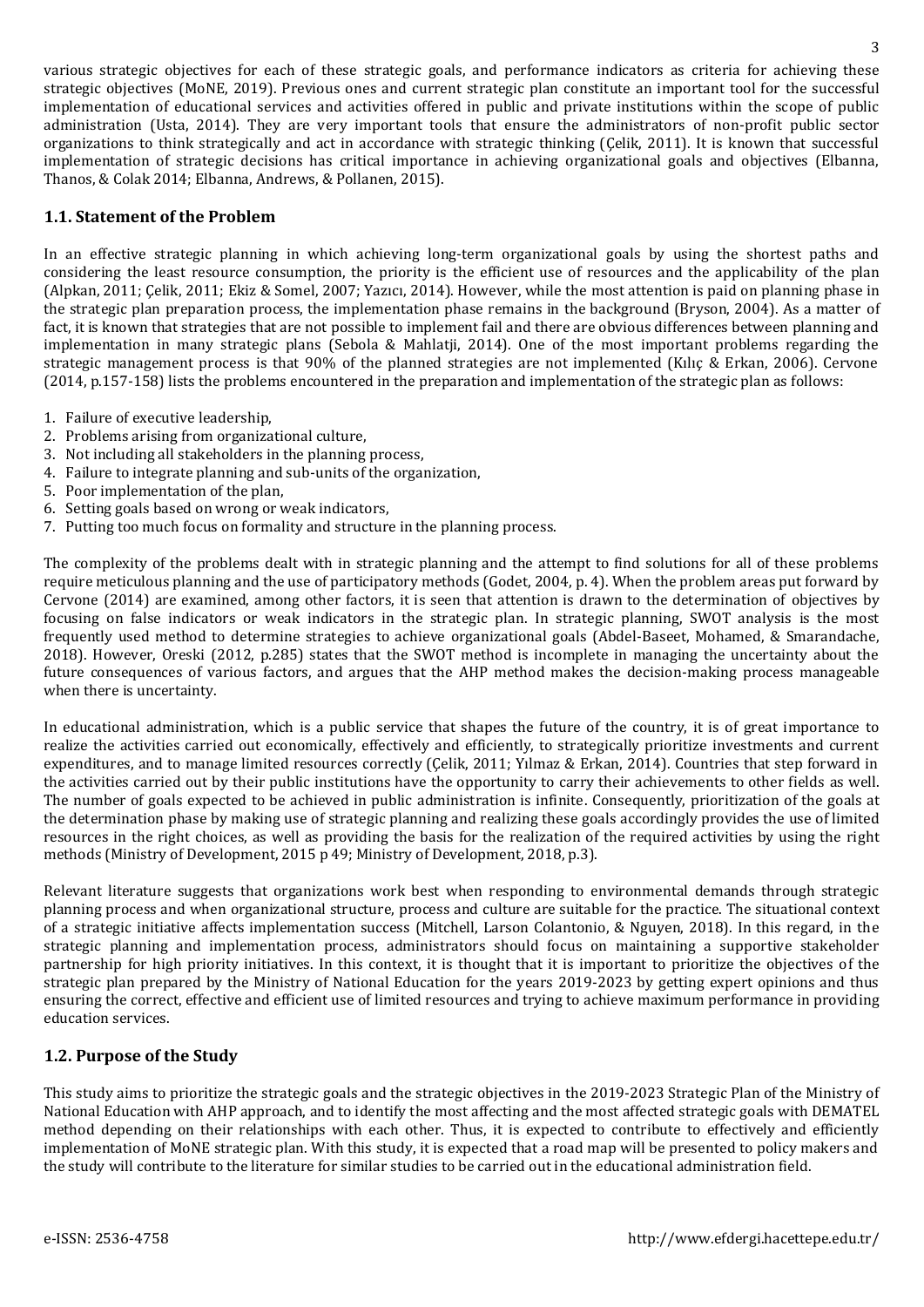## **1.3. Problem of the Study**

The problem of the study was stated as follows: What are the impact relations between the strategic goals and the strategic objectives in the 2019-2023 strategic plan of the Ministry of National Education?

## **2. METHODOLOGY**

In this study, it is aimed to prioritize the 2019-2023 Strategic Plan of the Ministry of National Education with the Analytical Hierarchy Process approach and to determine the strategic goals that affect and are affected according to their impacts on each other with the DEMATEL method.

In the Turkish Language Institution's Great Turkish Dictionary, a decision is defined as "a final judgment given by thinking about a business or a problem" (TLI, 2019). The decision-making process consists of the following stages (Koçel, 2011):

- Identifying the purpose or defining the problem,
- Examining the purpose or problem, and determining priorities,
- Identifying alternatives,
- Examination / evaluation of alternatives,
- Determination of selection criteria,
- Making the choice.

It is possible to review the decision-making process under two headings: intuitive decisions and analytical decisions. While analytical decisions are supported by data, intuitive decisions are often arbitrary and not supported by data. The main problem in decision-making is to be able to choose the best alternative from the set of alternatives by considering conflicting or competing criteria (Saaty, 1990).

The methods that provide the opportunity to evaluate the measurable and unmeasurable strategic and operational factors simultaneously are called Multi Criteria Decision Making (MCDM) Methods. MCDM methods are analytical methods capable of involving a large number of individuals in the decision-making process. Taking into account multiple incompatible goals, criteria and qualities, MCDM aims to choose the best option among available options, alternatives, candidates, policies or actions. MCDM methods aiming to determine the alternative that provides the highest level of satisfaction in terms of all criteria related to the decision consists of three stages: determining the criteria and alternatives related to the problem, calculating the effect of these criteria on alternatives, and performing a numerical calculation to determine the order of each alternative (Chatterjee & Chakraborty, 2012; Karaatlı, Ömürbek, Aksoy, & Atasoy, 2015).

## **2.1. AHP**

Developed to be used in cases where it is necessary to make decisions by taking many complex criteria into account, AHP is a method of decision-making based on measurement that enables the determination of the relative importance of the criteria according to the opinions of experts or decision makers. AHP enables a problem to be handled in a hierarchical system. In AHP, it is possible to combine the decisions of people with different experiences, knowledge and foresight into group decisions. The alternatives are determined by prioritizing each alternative over the other by experts. Synthesis of the obtained data allows decision makers to identify the best option. The basic idea in the AHP approach is to reveal the judgments of decision makers in pairwise comparisons (Ballestro & Romero, 1998; Rakotoarivelo & Zarate, 2017; Saaty, 1980; Özdemir & Tüysüz, 2017; Tzeng & Shen, 2017).

AHP provides the opportunity of modelling a complex problem in a hierarchical structure by establishing relationships between goals, objectives, sub-goals and alternatives (Özdemir & Saaty, 2006). Depending on the type of problem addressed in AHP studies, the alternatives or indicators that are aimed to be prioritized are called *criteria* (Russo & Camanho, 2015). In AHP, quantitative and qualitative criteria can be used together by making use of numerical values obtained from pairwise comparisons and scoring scales. It also presents a mathematical method by digitizing subjective preferences (Saaty, 1990; Saaty & Vargas, 2012). Based on calculations built on matrix algebra, AHP is a method used in various fields such as transportation planning, energy distribution, risk management projects, transportation operations, service quality management and resource management (Rakotoarivelo & Zarate, 2017).

The steps to be followed in the AHP method are as follows:

Step 1: Defining the problem hierarchy.

Step 2: Pairwise comparison of the criteria. In this step, n x n matrices are created for strategic goals and strategic objectives, and pairwise comparisons are made by using the values from 1 to 9. Meaning of the values are presented in Table 1 (Saaty, 2008).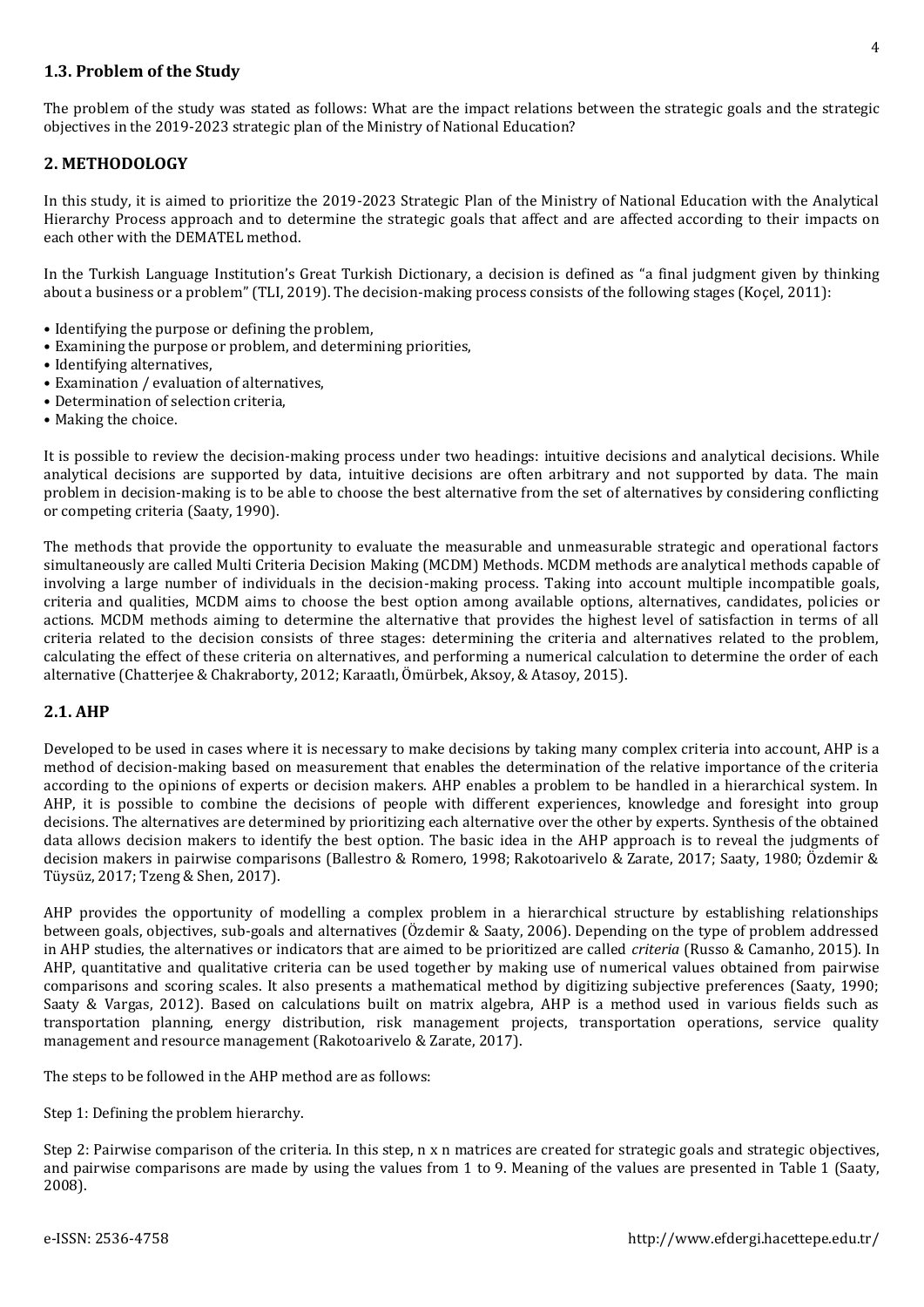Table 1. *The Fundamental Scale* **Intensity of Importance Definition Explanation** 1 Equal importance Two activities contribute equally to the objective 3 Moderate importance Experience and judgment slightly favor one activity over another 5 Strong importance Experience and judgment strongly favor one activity over another <sup>7</sup> Very strong importance An activity is favored very strongly over another; its dominance demonstrated in practice 9 Extreme importance The evidence favoring one activity over another is of the highest possible order of affirmation 2, 4, 6, 8 Intermediate values Used when there are slight differences between the activities Reciprocals of above If activity *i* has one of the above nonzero numbers assigned to it when compared with activity *j*, then *j* has the reciprocal value when compared with *i*

(Source: Saaty & Vargas, 2012, p. 6)

Step 3: Normalization and determination of priority vector. In this step, the values obtained by calculating the geometric mean of the pairwise comparison matrices are normalized and the priority vector that enables the determination of the weights of the criteria is formed.

Step 4: Testing the consistency of the participant evaluations and consistency of the relative weights determined based on the priority vector. In this step, the consistency ratio (CR) is calculated depending on the consistency index (CI) and the random index (RI) which differs according to the number of items used in pairwise comparisons. RI is presented in Table 2.

| Random | Index                       |                                |      |       |      |      |      |             |      |
|--------|-----------------------------|--------------------------------|------|-------|------|------|------|-------------|------|
| ш      |                             | w                              |      | w     |      |      |      |             | 10   |
| и      |                             | በ 52<br>0.JZ                   | 0.89 | 1 1 1 | 1.25 | 1.35 | 1.40 | 4 E<br>1.40 | 1.49 |
| $\sim$ | $\sim$ $\sim$ $\sim$ $\sim$ | $\sim$ $\sim$ $\sim$<br>$\sim$ |      |       |      |      |      |             |      |

(Source: Saaty & Vargas, 2012, p. 9)

It is in the realm of possibility that comparisons made by decision makers are not consistent. Therefore, consistency of the comparisons made by decision makers is checked with consistency analysis. The consistency ratio is obtained by dividing the value of the consistency index by the relevant random index value, which is shown in Table 2 and determined according to the number of items included in pairwise comparisons. Saaty and Vergas (2012) state that if the calculated consistency rate is below 0.10, it is concluded that the data is consistent.

Step 5: Determination of global weights. Global weights are determined for the items in the priorities vector.

## **2.2. DEMATEL**

Table 2.

A widely used method in various fields such as determining marketing strategies, evaluating scientific studies, evaluating security applications and making group decisions, DEMATEL was developed by the Geneva Research Centre of the Battelle Memorial Institute in order to determine the complex causal relationships of the criteria. The strength and level of the relations between the criteria can be determined numerically by making use of this method. The method can determine the importance and priority of the criteria as well as detecting the relationship between them. Via DEMATEL, it is possible to identify if a criterion is affected from other criteria or is affecting them (Çelikbilek, 2018; Tzeng & Shen, 2017).

DEMATEL method enables creating a map to investigate and solve complex and intertwined problems, identifying interdependencies between factors, and reflecting the relative relationships between them. This method not only transforms interdependent relationships into cause-effect groups with matrices, but also finds the critical factors of a complex system with the help of a hypothetical effect-relationship scheme. Due to the advantages it provides, DEMATEL approach has attracted great attention in the last decade and has been applied by many researchers to solve complex system problems in various fields (Si, You, Liu, & Zhang, 2018).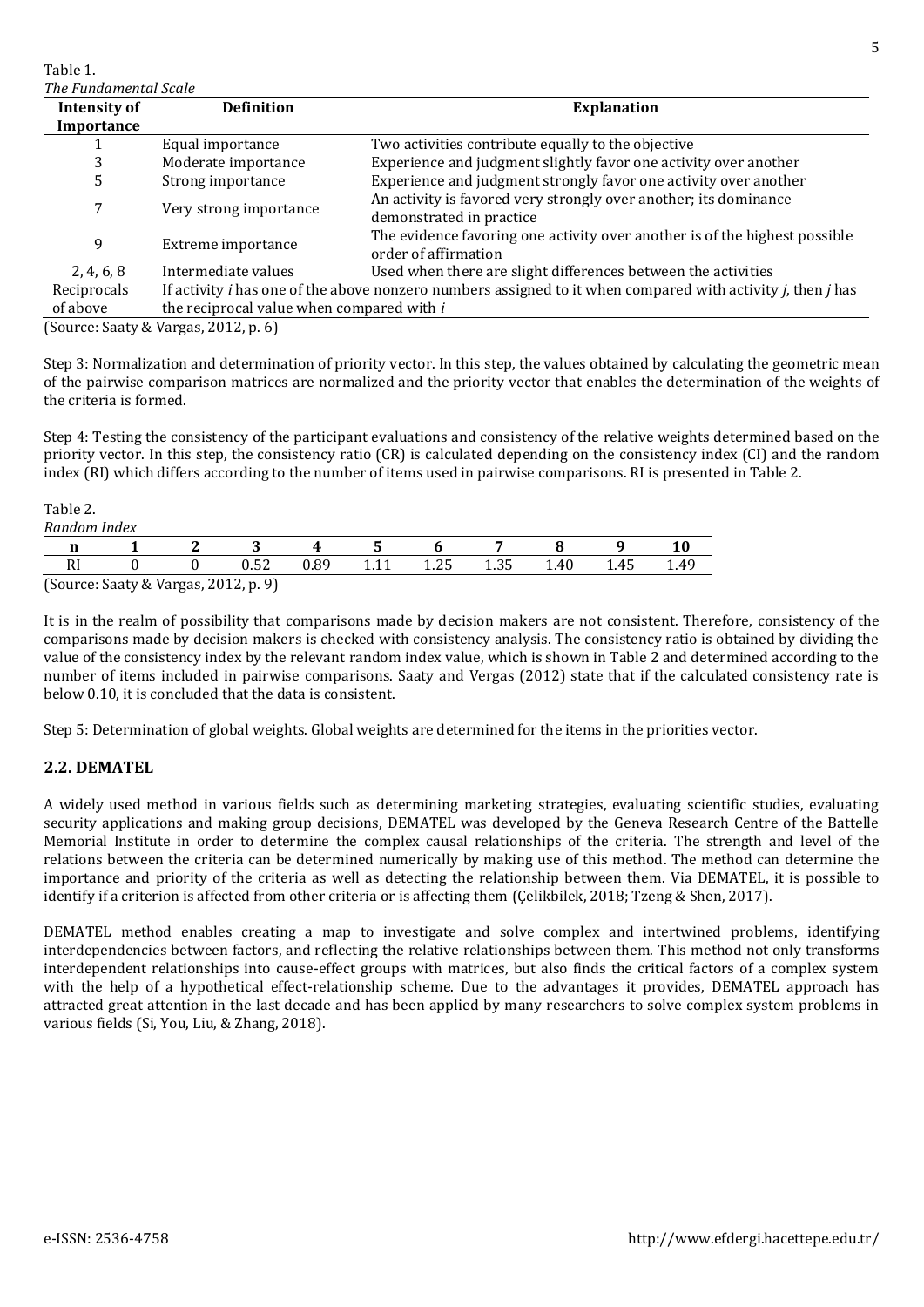

Source: Falatoonitoosi, Leman, Sorooshian & Salimi (2013, p. 3477)

Figure 1. Steps of DEMATEL method

Figure 1 shows that following data collection form experts, DEMATEL is applied in 5 steps:

- Creating direct-influence matrix,
- Normalizing direct-influence matrix,
- Achieving the total-relationship matrix,
- Creating the causal diagram,
- Obtaining the impact-relationship map.

Numeric values used during data collection phase for determining affected and affected strategic goals are presented in Table 3.

Table 3.

*DEMATEL Comparison Scale*

| <b>Numeric Value</b> | <b>Explanation</b>                         |
|----------------------|--------------------------------------------|
|                      | No influence                               |
| 1                    | Low influence                              |
| 2                    | Medium influence                           |
| 3                    | High influence                             |
| 4                    | Very high influence                        |
|                      | Course: Day Kumar Day & Bradhan 2012 n 356 |

(Source: Dey, Kumar, Ray & Pradhan, 2012, p. 3561)

## **2.3. Participants**

In this study, MCDM methods AHP and DEMATEL were used, and the data was collected from 22 expert decision makers. Participants were school administrators who played an active role in the strategic planning process and academics. The distribution of the participants by their duties is shown in Table 4.

Table 4. *Distribution of Participants by Their Duties*

| Duty                 |   |
|----------------------|---|
| Department Manager   | З |
| School Administrator |   |
| Teacher              | 2 |
| Academic             | Ω |

## **2.4. Strategic Goals and Strategic Objectives in MoNE 2019-2023 Strategic Plan**

The criteria of this study (Russo & Camanho, 2015) are the strategic goals included in the strategic plan of the Ministry of National Education covering the 2019-2023 period and the strategic objectives under these goals. The strategic goals and strategic objectives analyzed in the study are as follows (MoNE, 2019):

**Strategic Goal 1.** All of our students will be provided with the common values of our civilization and humanity, knowledge, skills, attitudes and behaviors that are the necessities of time,

**Strategic Objective 1.1.** Curriculum will be restructured as holistic, flexible and modular structures associated with skill sets at all levels

**Strategic Objective 1.2.**An effective measurement and evaluation system will be established to identify, monitor and support the competencies of our students in all fields and at all levels of education

**Strategic Objective 1.3.**A skill-based foreign language proficiency system that takes the needs of students into account according to age, school type and type of program will be introduced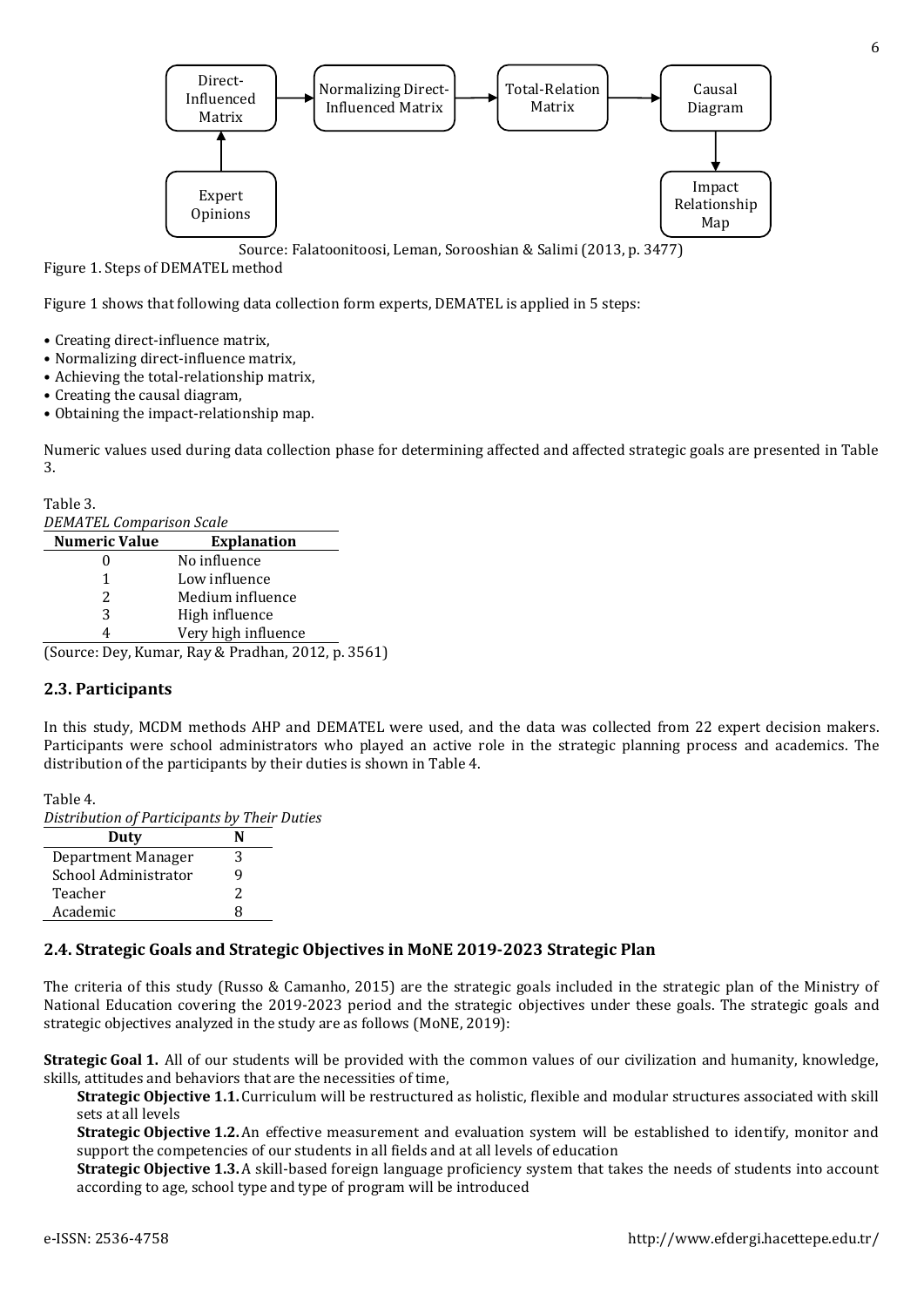**Strategic Objective 1.4.**With digital content and skill-supported transformation that support learning processes, students and teachers all over the country will have equal learning and teaching opportunities, and learning will go beyond the classroom

**Strategic Goal 2.** An effective and productive management structure and organizational structure that is in accordance with modern norms will be made dominant,

**Strategic Objective 2.1.**Data-based administration structure will be adopted in order to monitor, evaluate and develop administration and learning activities

**Strategic Objective 2.2.**A new model of understanding, system and professional development will be created in order to support the development of teachers and school administrators

**Strategic Objective 2.3.**In order to increase the quality of education and establish an administration approach based on planning in schools, an efficient financing model establishing link between the plan and the budget will be adopted

**Strategic Objective 2.4.**Institutional guidance and supervision system will be restructured in a way to highlight the guidance dimension of school development, and active efforts of the Ministry for legal services will continue

**Strategic Goal 3.** In pre-school and basic education, our students will be cultivated multi-dimensionally in cognitive, emotional and physical aspects,

**Strategic Objective 3.1.** The quality and prevalence of early childhood education will be increased, community-based early childhood education will be diversified and disseminated

**Strategic Objective 3.2.** The schooling rate will be increased by transitioning to a basic education structure that puts emphasis on the cognitive, emotional and physical development of our students, allowing them to internalize scientific thinking, attitudes and values.

**Strategic Objective 3.3.**Innovative practices that will increase the quality of schools will be included in basic education

**Strategic Goal 4.** Students with ability to find solutions for social problems, contribute to social, cultural and economic development of the country will be trained by the help of a secondary education system that prepares them for higher education in accordance with their abilities and capacities,

**Strategic Objective 4.1.** Participation and completion rates in secondary education will be increased

**Strategic Objective 4.2.** Secondary education will be transformed into a structure that provides the skills required by the changing world and will train students who will become actors of change

**Strategic Objective 4.3.** The quality of science high schools and social sciences high schools will be strengthened in order to increase the intellectual capital of our country, and support civilization and development

**Strategic Objective 4.4.** The quality of imam hatip schools will be increased in formal education

**Strategic Goal 5.** The physical, psychological and mental development of individuals will be supported by increasing the effectiveness of special education and guidance services,

**Strategic Objective 5.1.**A functional psychological counseling and guidance structure that allows students to receive education that matches their temperament, interests and abilities will be established

**Strategic Objective 5.2.**A justice-based model will be developed in education that does not isolate individuals with special needs from their peers and strengthens the culture of living together

**Strategic Objective 5.3.**Gifted students, who are an important resource in the development of our country, will be supported with an education method suitable for their nature without being separated from their peers

**Strategic Goal 6.** Vocational and technical education and lifelong learning systems will be arranged in compliance with the needs of the society, the requirements of the labor market and of the information age,

**Strategic Objective 6.1.** The attributed value and access opportunities to vocational and technical education will be increased

**Strategic Objective 6.2.**In vocational and technical education, new generation education programs will be developed, human and physical infrastructure will be improved

**Strategic Objective 6.3.** The relation of vocational and technical education, employment and production will be strengthened

**Strategic Objective 6.4.** Lifelong learning qualifications, participation and completion rates will be increased in order to increase the work and life quality of individuals, and activities related to education and training for the citizens abroad will be continued

**Strategic Goal 7.** A supportive private schooling structure will be put into practice for all the schools in accordance with the international standards,

**Strategic Objective 7.1.** The rate of students attending private schools will be increased and the administration and supervision structure of private education institutions will be strengthened

**Strategic Objective 7.2.**Regulations will be made to increase the quality of institutions providing certificate training

## **2.5. Instruments**

In the study, the data was collected using two different types of matrices in accordance with AHP and DEMATEL methods. In Table 5, Strategic Goal AHP Matrix; in Table 6, a sample of Strategic Objective AHP Matrix; in Table 7, Strategic Goal DEMATEL Matrix is presented.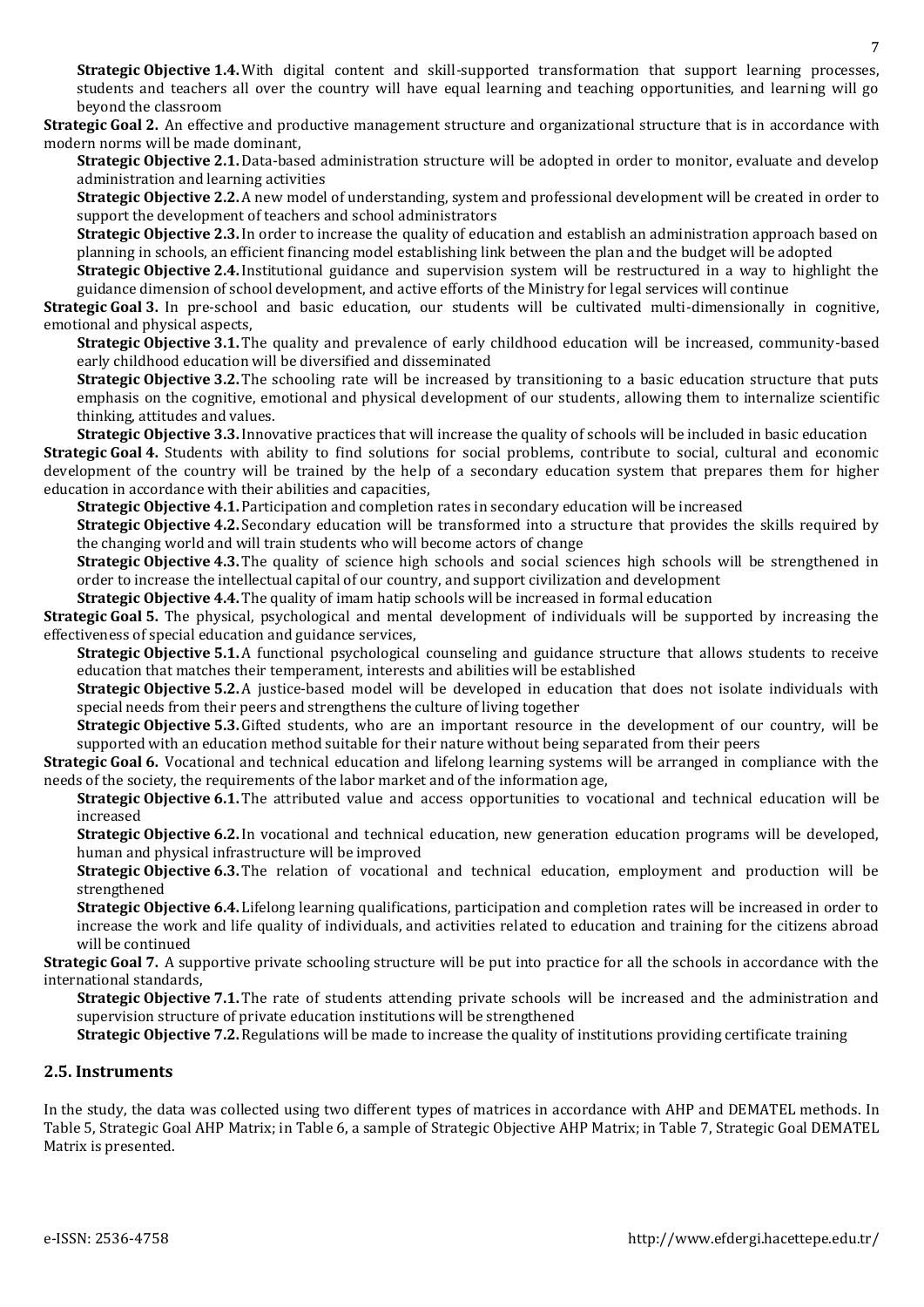| <b>Strategic Goals</b>                   | 1. All of our students will be provided with<br>humanity, knowledge, skills, attitudes and<br>the common values of our civilization and<br>behaviors that are the necessities of time | structure and organizational structure that is<br>2. An effective and productive management<br>in accordance with modern norms will be<br>made dominant | dimensionally in cognitive, emotional and<br>3. In pre-school and basic education, our<br>students will be cultivated multi-<br>physical aspects | social problems, contribute to social, cultural<br>4. Students with ability to find solutions for<br>and economic development of the country<br>higher education in accordance with their<br>will be trained by the help of a secondary<br>education system that prepares them for<br>abilities and capacities | development of individuals will be supported<br>5. The physical, psychological and mental<br>by increasing the effectiveness of special<br>education and guidance services | compliance with the needs of the society, and<br>ifelong learning systems will be arranged in<br>the requirements of the labor market and of<br>6. Vocational and technical education and<br>the information age | accordance with the international standards<br>will be put into practice for all the schools in<br>7. A supportive private schooling structure |
|------------------------------------------|---------------------------------------------------------------------------------------------------------------------------------------------------------------------------------------|---------------------------------------------------------------------------------------------------------------------------------------------------------|--------------------------------------------------------------------------------------------------------------------------------------------------|----------------------------------------------------------------------------------------------------------------------------------------------------------------------------------------------------------------------------------------------------------------------------------------------------------------|----------------------------------------------------------------------------------------------------------------------------------------------------------------------------|------------------------------------------------------------------------------------------------------------------------------------------------------------------------------------------------------------------|------------------------------------------------------------------------------------------------------------------------------------------------|
| 1. All of our students will be provided  |                                                                                                                                                                                       |                                                                                                                                                         |                                                                                                                                                  |                                                                                                                                                                                                                                                                                                                |                                                                                                                                                                            |                                                                                                                                                                                                                  |                                                                                                                                                |
| with the common values of our            |                                                                                                                                                                                       |                                                                                                                                                         |                                                                                                                                                  |                                                                                                                                                                                                                                                                                                                |                                                                                                                                                                            |                                                                                                                                                                                                                  |                                                                                                                                                |
| civilization and humanity, knowledge,    | $\mathbf{1}$                                                                                                                                                                          |                                                                                                                                                         |                                                                                                                                                  |                                                                                                                                                                                                                                                                                                                |                                                                                                                                                                            |                                                                                                                                                                                                                  |                                                                                                                                                |
| skills, attitudes and behaviors that are |                                                                                                                                                                                       |                                                                                                                                                         |                                                                                                                                                  |                                                                                                                                                                                                                                                                                                                |                                                                                                                                                                            |                                                                                                                                                                                                                  |                                                                                                                                                |
| the necessities of time                  |                                                                                                                                                                                       |                                                                                                                                                         |                                                                                                                                                  |                                                                                                                                                                                                                                                                                                                |                                                                                                                                                                            |                                                                                                                                                                                                                  |                                                                                                                                                |
| 2. An effective and productive           |                                                                                                                                                                                       |                                                                                                                                                         |                                                                                                                                                  |                                                                                                                                                                                                                                                                                                                |                                                                                                                                                                            |                                                                                                                                                                                                                  |                                                                                                                                                |
| management structure and                 |                                                                                                                                                                                       |                                                                                                                                                         |                                                                                                                                                  |                                                                                                                                                                                                                                                                                                                |                                                                                                                                                                            |                                                                                                                                                                                                                  |                                                                                                                                                |
| organizational structure that is in      |                                                                                                                                                                                       | $\mathbf{1}$                                                                                                                                            |                                                                                                                                                  |                                                                                                                                                                                                                                                                                                                |                                                                                                                                                                            |                                                                                                                                                                                                                  |                                                                                                                                                |
| accordance with modern norms will        |                                                                                                                                                                                       |                                                                                                                                                         |                                                                                                                                                  |                                                                                                                                                                                                                                                                                                                |                                                                                                                                                                            |                                                                                                                                                                                                                  |                                                                                                                                                |
| be made dominant                         |                                                                                                                                                                                       |                                                                                                                                                         |                                                                                                                                                  |                                                                                                                                                                                                                                                                                                                |                                                                                                                                                                            |                                                                                                                                                                                                                  |                                                                                                                                                |
| 3. In pre-school and basic education,    |                                                                                                                                                                                       |                                                                                                                                                         |                                                                                                                                                  |                                                                                                                                                                                                                                                                                                                |                                                                                                                                                                            |                                                                                                                                                                                                                  |                                                                                                                                                |
| our students will be cultivated multi-   |                                                                                                                                                                                       |                                                                                                                                                         |                                                                                                                                                  |                                                                                                                                                                                                                                                                                                                |                                                                                                                                                                            |                                                                                                                                                                                                                  |                                                                                                                                                |
| dimensionally in cognitive, emotional    |                                                                                                                                                                                       |                                                                                                                                                         | $\mathbf 1$                                                                                                                                      |                                                                                                                                                                                                                                                                                                                |                                                                                                                                                                            |                                                                                                                                                                                                                  |                                                                                                                                                |
| and physical aspects                     |                                                                                                                                                                                       |                                                                                                                                                         |                                                                                                                                                  |                                                                                                                                                                                                                                                                                                                |                                                                                                                                                                            |                                                                                                                                                                                                                  |                                                                                                                                                |
| 4. Students with ability to find         |                                                                                                                                                                                       |                                                                                                                                                         |                                                                                                                                                  |                                                                                                                                                                                                                                                                                                                |                                                                                                                                                                            |                                                                                                                                                                                                                  |                                                                                                                                                |
| solutions for social problems,           |                                                                                                                                                                                       |                                                                                                                                                         |                                                                                                                                                  |                                                                                                                                                                                                                                                                                                                |                                                                                                                                                                            |                                                                                                                                                                                                                  |                                                                                                                                                |
| contribute to social, cultural and       |                                                                                                                                                                                       |                                                                                                                                                         |                                                                                                                                                  |                                                                                                                                                                                                                                                                                                                |                                                                                                                                                                            |                                                                                                                                                                                                                  |                                                                                                                                                |
| economic development of the country      |                                                                                                                                                                                       |                                                                                                                                                         |                                                                                                                                                  |                                                                                                                                                                                                                                                                                                                |                                                                                                                                                                            |                                                                                                                                                                                                                  |                                                                                                                                                |
| will be trained by the help of a         |                                                                                                                                                                                       |                                                                                                                                                         |                                                                                                                                                  | $\mathbf{1}$                                                                                                                                                                                                                                                                                                   |                                                                                                                                                                            |                                                                                                                                                                                                                  |                                                                                                                                                |
| secondary education system that          |                                                                                                                                                                                       |                                                                                                                                                         |                                                                                                                                                  |                                                                                                                                                                                                                                                                                                                |                                                                                                                                                                            |                                                                                                                                                                                                                  |                                                                                                                                                |
| prepares them for higher education in    |                                                                                                                                                                                       |                                                                                                                                                         |                                                                                                                                                  |                                                                                                                                                                                                                                                                                                                |                                                                                                                                                                            |                                                                                                                                                                                                                  |                                                                                                                                                |
| accordance with their abilities and      |                                                                                                                                                                                       |                                                                                                                                                         |                                                                                                                                                  |                                                                                                                                                                                                                                                                                                                |                                                                                                                                                                            |                                                                                                                                                                                                                  |                                                                                                                                                |
| capacities                               |                                                                                                                                                                                       |                                                                                                                                                         |                                                                                                                                                  |                                                                                                                                                                                                                                                                                                                |                                                                                                                                                                            |                                                                                                                                                                                                                  |                                                                                                                                                |
| 5. The physical, psychological and       |                                                                                                                                                                                       |                                                                                                                                                         |                                                                                                                                                  |                                                                                                                                                                                                                                                                                                                |                                                                                                                                                                            |                                                                                                                                                                                                                  |                                                                                                                                                |
| mental development of individuals        |                                                                                                                                                                                       |                                                                                                                                                         |                                                                                                                                                  |                                                                                                                                                                                                                                                                                                                |                                                                                                                                                                            |                                                                                                                                                                                                                  |                                                                                                                                                |
|                                          |                                                                                                                                                                                       |                                                                                                                                                         |                                                                                                                                                  |                                                                                                                                                                                                                                                                                                                |                                                                                                                                                                            |                                                                                                                                                                                                                  |                                                                                                                                                |
| will be supported by increasing the      |                                                                                                                                                                                       |                                                                                                                                                         |                                                                                                                                                  |                                                                                                                                                                                                                                                                                                                | $\mathbf{1}$                                                                                                                                                               |                                                                                                                                                                                                                  |                                                                                                                                                |
| effectiveness of special education and   |                                                                                                                                                                                       |                                                                                                                                                         |                                                                                                                                                  |                                                                                                                                                                                                                                                                                                                |                                                                                                                                                                            |                                                                                                                                                                                                                  |                                                                                                                                                |
| guidance services                        |                                                                                                                                                                                       |                                                                                                                                                         |                                                                                                                                                  |                                                                                                                                                                                                                                                                                                                |                                                                                                                                                                            |                                                                                                                                                                                                                  |                                                                                                                                                |
| 6. Vocational and technical education    |                                                                                                                                                                                       |                                                                                                                                                         |                                                                                                                                                  |                                                                                                                                                                                                                                                                                                                |                                                                                                                                                                            |                                                                                                                                                                                                                  |                                                                                                                                                |
| and lifelong learning systems will be    |                                                                                                                                                                                       |                                                                                                                                                         |                                                                                                                                                  |                                                                                                                                                                                                                                                                                                                |                                                                                                                                                                            |                                                                                                                                                                                                                  |                                                                                                                                                |
| arranged in compliance with the          |                                                                                                                                                                                       |                                                                                                                                                         |                                                                                                                                                  |                                                                                                                                                                                                                                                                                                                |                                                                                                                                                                            | $\mathbf{1}$                                                                                                                                                                                                     |                                                                                                                                                |
| needs of the society, and the            |                                                                                                                                                                                       |                                                                                                                                                         |                                                                                                                                                  |                                                                                                                                                                                                                                                                                                                |                                                                                                                                                                            |                                                                                                                                                                                                                  |                                                                                                                                                |
| requirements of the labor market and     |                                                                                                                                                                                       |                                                                                                                                                         |                                                                                                                                                  |                                                                                                                                                                                                                                                                                                                |                                                                                                                                                                            |                                                                                                                                                                                                                  |                                                                                                                                                |
| of the information age                   |                                                                                                                                                                                       |                                                                                                                                                         |                                                                                                                                                  |                                                                                                                                                                                                                                                                                                                |                                                                                                                                                                            |                                                                                                                                                                                                                  |                                                                                                                                                |
| 7. A supportive private schooling        |                                                                                                                                                                                       |                                                                                                                                                         |                                                                                                                                                  |                                                                                                                                                                                                                                                                                                                |                                                                                                                                                                            |                                                                                                                                                                                                                  |                                                                                                                                                |
| structure will be put into practice for  |                                                                                                                                                                                       |                                                                                                                                                         |                                                                                                                                                  |                                                                                                                                                                                                                                                                                                                |                                                                                                                                                                            |                                                                                                                                                                                                                  | $\mathbf{1}$                                                                                                                                   |
| all the schools in accordance with the   |                                                                                                                                                                                       |                                                                                                                                                         |                                                                                                                                                  |                                                                                                                                                                                                                                                                                                                |                                                                                                                                                                            |                                                                                                                                                                                                                  |                                                                                                                                                |
| international standards                  |                                                                                                                                                                                       |                                                                                                                                                         |                                                                                                                                                  |                                                                                                                                                                                                                                                                                                                |                                                                                                                                                                            |                                                                                                                                                                                                                  |                                                                                                                                                |

Including 7 strategic goals, the Strategic Goal AHP Matrix used in data collection can be seen in Table 5. Participants were asked to fill in the matrix depending on their judgements of degree of importance by comparing the strategic goal in the row with the strategic goal in the column by using the scale presented in Table 1. The areas shown in gray in Table 5 were not filled in by the participants, but values in these cells were obtained automatically, since they constitute the opposite of the values entered in the uncolored fields as it is a symmetrical matrix.

Table 5.

*Strategic Goal AHP Matrix*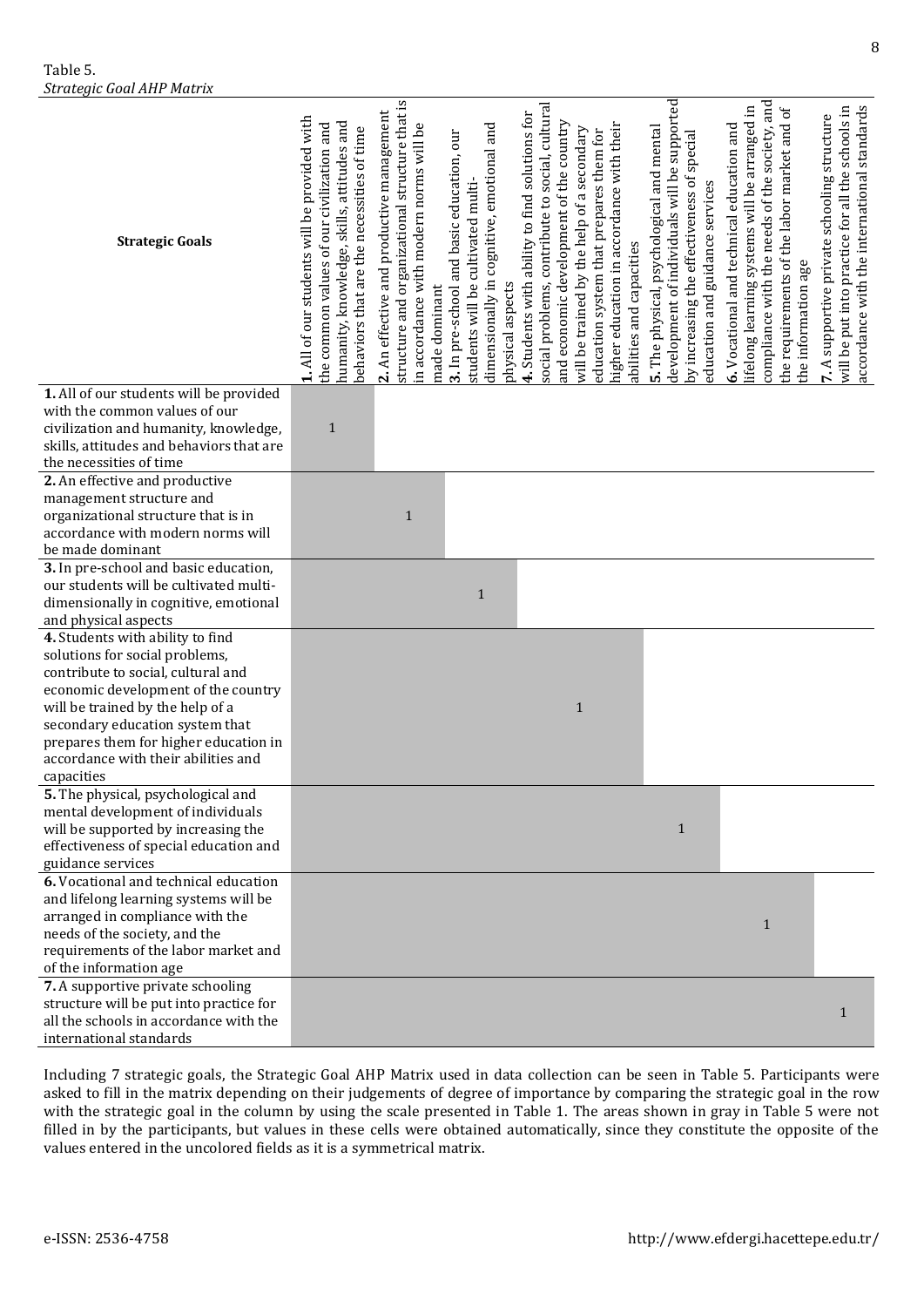| Strategic Goal 1. All of our students will be provided with<br>the common values of our civilization and humanity,<br>knowledge, skills, attitudes and behaviors that are the<br>necessities of time                                           | 1. Curriculum will be restructured as holistic,<br>structures associated<br>all levels<br>flexible and modular<br>đ<br>sets<br>skill<br>with | established to identify, monitor<br>students<br>2. An effective measurement and evaluation<br>n all fields and at all levels of education<br>competencies of our<br>and support the<br>system will be | and type<br>3. A skill-based foreign language proficiency<br>system that takes the needs of students into<br>type<br>account according to age, school<br>of program will be introduced | opportunities, and learning will go beyond the<br>country will have equal learning and teaching<br>students and teachers all over the<br>4. With digital content and skill-supported<br>transformation that support learning<br>processes,<br>classroom |
|------------------------------------------------------------------------------------------------------------------------------------------------------------------------------------------------------------------------------------------------|----------------------------------------------------------------------------------------------------------------------------------------------|-------------------------------------------------------------------------------------------------------------------------------------------------------------------------------------------------------|----------------------------------------------------------------------------------------------------------------------------------------------------------------------------------------|---------------------------------------------------------------------------------------------------------------------------------------------------------------------------------------------------------------------------------------------------------|
| 1. Curriculum will be restructured as holistic, flexible and<br>modular structures associated with skill sets at all levels                                                                                                                    | 1                                                                                                                                            |                                                                                                                                                                                                       |                                                                                                                                                                                        |                                                                                                                                                                                                                                                         |
| 2. An effective measurement and evaluation system will be<br>established to identify, monitor and support the<br>competencies of our students in all fields and at all levels of<br>education                                                  |                                                                                                                                              | 1                                                                                                                                                                                                     |                                                                                                                                                                                        |                                                                                                                                                                                                                                                         |
| 3. A skill-based foreign language proficiency system that<br>takes the needs of students into account according to age,<br>school type and type of program will be introduced                                                                  |                                                                                                                                              |                                                                                                                                                                                                       | $\mathbf{1}$                                                                                                                                                                           |                                                                                                                                                                                                                                                         |
| 4. With digital content and skill-supported transformation<br>that support learning processes, students and teachers all<br>over the country will have equal learning and teaching<br>opportunities, and learning will go beyond the classroom |                                                                                                                                              |                                                                                                                                                                                                       |                                                                                                                                                                                        | 1                                                                                                                                                                                                                                                       |

For each of the 7 strategic goals included in the 2019-2023 Strategic Plan of the Ministry of National Education, AHP matrices of strategic objectives were created. In Table 6, Strategic Objectives AHP Matrix of Strategic Goal 1 is presented as an example. For the Strategic Objective AHP Matrix in Table 6, data was collected using the same method as the Strategic Goal AHP matrix in Table 5.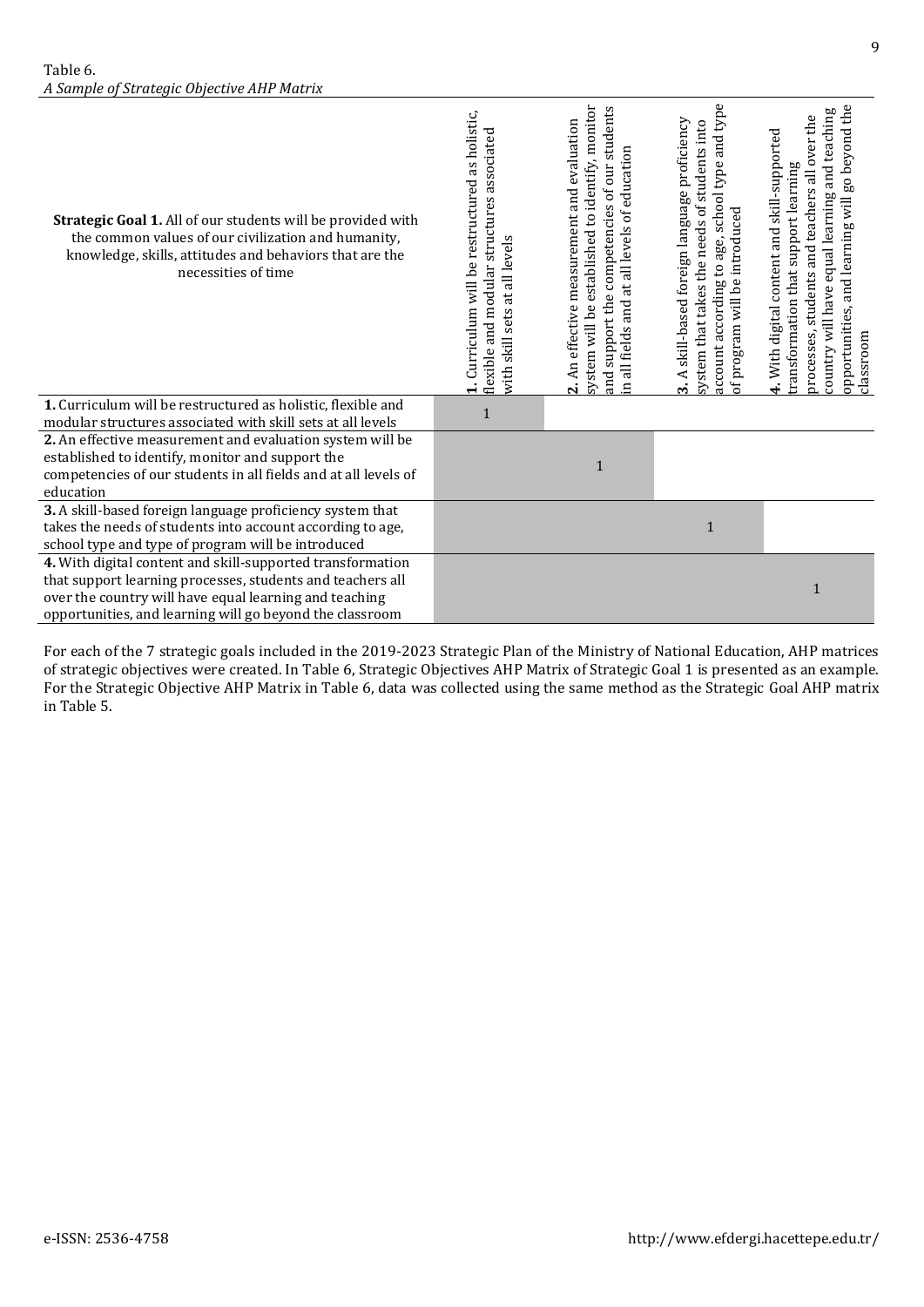Table 7. *Strategic Goal DEMATEL Matrix*

| <b>Strategic Goals</b>                                                                                                                                                                                                                                                                                               | 1. All of our students will be provided with<br>humanity, knowledge, skills, attitudes and<br>the common values of our civilization and<br>behaviors that are the necessities of time | structure and organizational structure that is<br>2. An effective and productive management<br>in accordance with modern norms will be<br>made dominant | dimensionally in cognitive, emotional and<br>3. In pre-school and basic education, our<br>students will be cultivated multi- | social problems, contribute to social, cultural<br>4. Students with ability to find solutions for<br>and economic development of the country<br>will be trained by the help of a secondary<br>education system that prepares them for<br>nhvsiral asnerts | higher education in accordance with their<br>abilities and capacities | development of individuals will be supported<br>5. The physical, psychological and mental<br>by increasing the effectiveness of special<br>education and guidance services | compliance with the needs of the society, and<br>ifelong learning systems will be arranged in<br>6. Vocational and technical education and | the requirements of the labor market and of<br>the information age | accordance with the international standards<br>will be put into practice for all the schools in<br>supportive private schooling structure<br>7. A |
|----------------------------------------------------------------------------------------------------------------------------------------------------------------------------------------------------------------------------------------------------------------------------------------------------------------------|---------------------------------------------------------------------------------------------------------------------------------------------------------------------------------------|---------------------------------------------------------------------------------------------------------------------------------------------------------|------------------------------------------------------------------------------------------------------------------------------|-----------------------------------------------------------------------------------------------------------------------------------------------------------------------------------------------------------------------------------------------------------|-----------------------------------------------------------------------|----------------------------------------------------------------------------------------------------------------------------------------------------------------------------|--------------------------------------------------------------------------------------------------------------------------------------------|--------------------------------------------------------------------|---------------------------------------------------------------------------------------------------------------------------------------------------|
| 1. All of our students will be provided<br>with the common values of our<br>civilization and humanity, knowledge,<br>skills, attitudes and behaviors that are<br>the necessities of time                                                                                                                             |                                                                                                                                                                                       |                                                                                                                                                         |                                                                                                                              |                                                                                                                                                                                                                                                           |                                                                       |                                                                                                                                                                            |                                                                                                                                            |                                                                    |                                                                                                                                                   |
| 2. An effective and productive<br>management structure and<br>organizational structure that is in<br>accordance with modern norms will<br>be made dominant                                                                                                                                                           |                                                                                                                                                                                       |                                                                                                                                                         |                                                                                                                              |                                                                                                                                                                                                                                                           |                                                                       |                                                                                                                                                                            |                                                                                                                                            |                                                                    |                                                                                                                                                   |
| 3. In pre-school and basic education,<br>our students will be cultivated multi-<br>dimensionally in cognitive, emotional<br>and physical aspects                                                                                                                                                                     |                                                                                                                                                                                       |                                                                                                                                                         |                                                                                                                              |                                                                                                                                                                                                                                                           |                                                                       |                                                                                                                                                                            |                                                                                                                                            |                                                                    |                                                                                                                                                   |
| 4. Students with ability to find<br>solutions for social problems,<br>contribute to social, cultural and<br>economic development of the country<br>will be trained by the help of a<br>secondary education system that<br>prepares them for higher education in<br>accordance with their abilities and<br>capacities |                                                                                                                                                                                       |                                                                                                                                                         |                                                                                                                              |                                                                                                                                                                                                                                                           |                                                                       |                                                                                                                                                                            |                                                                                                                                            |                                                                    |                                                                                                                                                   |
| 5. The physical, psychological and<br>mental development of individuals<br>will be supported by increasing the<br>effectiveness of special education and<br>guidance services                                                                                                                                        |                                                                                                                                                                                       |                                                                                                                                                         |                                                                                                                              |                                                                                                                                                                                                                                                           |                                                                       |                                                                                                                                                                            |                                                                                                                                            |                                                                    |                                                                                                                                                   |
| 6. Vocational and technical education<br>and lifelong learning systems will be<br>arranged in compliance with the<br>needs of the society, and the<br>requirements of the labor market and<br>of the information age                                                                                                 |                                                                                                                                                                                       |                                                                                                                                                         |                                                                                                                              |                                                                                                                                                                                                                                                           |                                                                       |                                                                                                                                                                            |                                                                                                                                            |                                                                    |                                                                                                                                                   |
| 7. A supportive private schooling<br>structure will be put into practice for<br>all the schools in accordance with the<br>international standards                                                                                                                                                                    |                                                                                                                                                                                       |                                                                                                                                                         |                                                                                                                              |                                                                                                                                                                                                                                                           |                                                                       |                                                                                                                                                                            |                                                                                                                                            |                                                                    |                                                                                                                                                   |

The Strategic Goal DEMATEL Matrix consisting of 7 strategic goals used in data collection is shown in Table 7. Participants were asked to fill in the matrix depending their judgements by using the scale presented in Table 3. Since there is no need to calculate the affect degrees of the items with themselves in the DEMATEL method, the areas shown in gray in Table 7 were closed to data entry.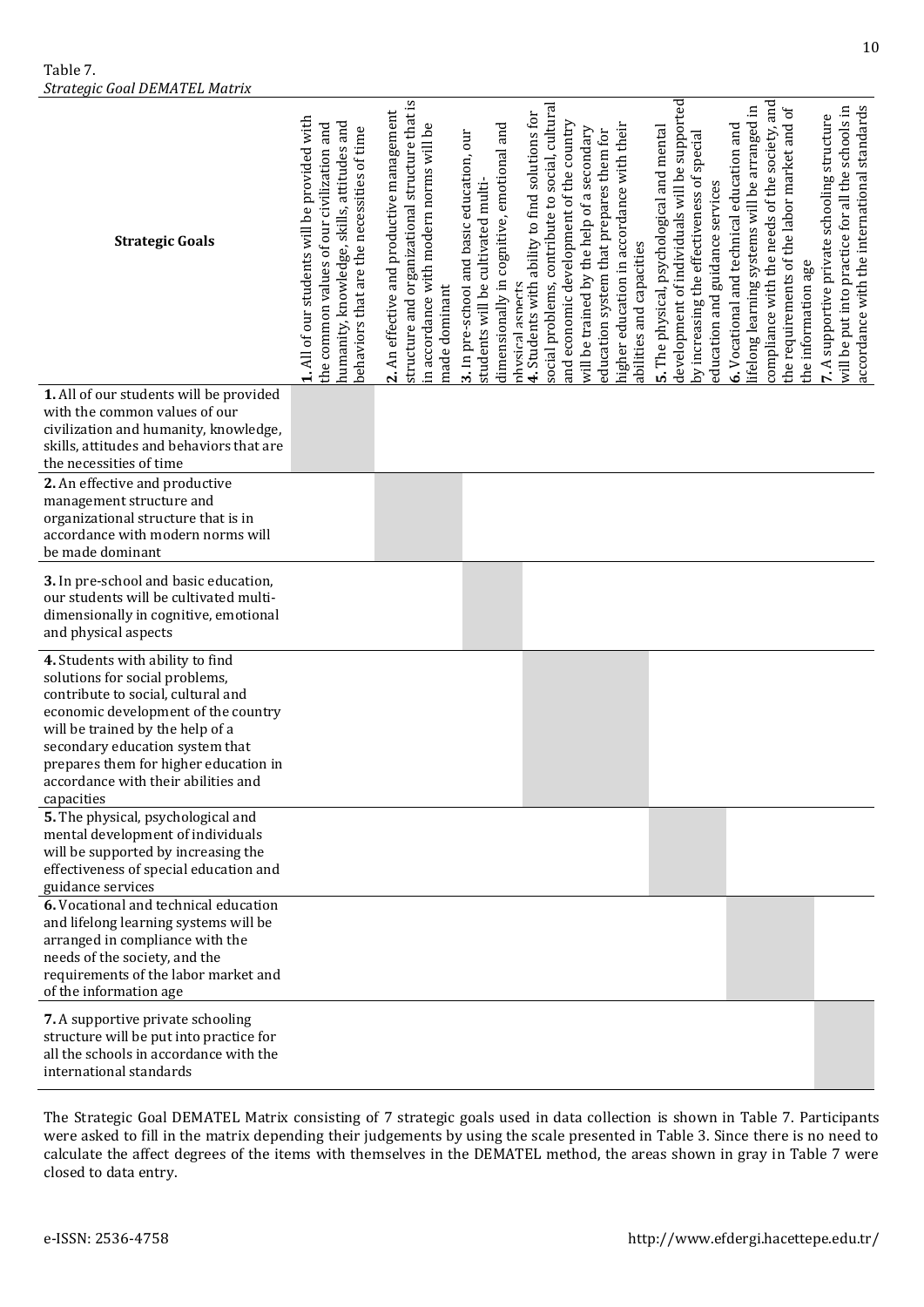The Strategic Goal AHP Matrix shown in Table 5, Strategic Objective AHP Matrices of which an example of them is presented in Table 6 for each of the 7 strategic goals, and Strategic Goal DEATEL Matrix shown in Table 7 were filled in by the participants. The data was collected through face-to-face interviews with the participants. It took about 30 minutes to fill in all of the matrices. The data obtained was analyzed with MS Excel.

## **3. FINDINGS**

In this section, the findings obtained using AHP and DEMATEL methods are presented.

## **3.1. AHP**

*Step 1 - Defining the problem hierarchy:* Since prioritization was made for the strategic goals and the strategic objectives included in the 2019-2023 Strategic Plan of the Ministry of National Education in this study, the hierarchical structure established by the Ministry of National Education was taken as a basis. The hierarchical structure of the strategic goals and strategic objectives in the MoNE 2019-2023 Strategic Plan is presented in Figure 2.

|                 |                 |                 | Strategic<br>Plan |                 |        |                 |
|-----------------|-----------------|-----------------|-------------------|-----------------|--------|-----------------|
| SG <sub>1</sub> | SG <sub>2</sub> | SG <sub>3</sub> | SG <sub>4</sub>   | SG <sub>5</sub> | SG 6   | SG <sub>7</sub> |
| SO 1.1          | SO 2.1          | SO 3.1          | SO 4.1            | SO 5.1          | SO 6.1 | SO 7.1          |
| SO 1.2          | SO 2.2          | SO 3.2          | SO 4.2            | SO 5.2          | SO 6.2 | SO 7.2          |
| SO 1.3          | SO 2.3          | SO 3.3          | SO 4.3            | SO 5.3          | SO 6.3 |                 |
| SO 1.4          | SO 2.4          |                 | SO 4.4            |                 | SO 6.4 |                 |

**SG**: Strategic Goal, **SO**: Strategic Objective

Figure 2. Hierarchical structure of MoNE 2019-2023 strategic plan

*Step 2 - Pairwise comparison of the criteria:* In this step, n x n size matrices were created for strategic goals and strategic objectives. Pairwise comparisons were made on the created matrices.

The geometric mean values of the evaluations made by all the participants are shown on a single matrix. As an example of the geometric mean matrix, the mean values of the participant evaluations for strategic goals are presented in Table 8.

#### Table 8.

| Strategic Goal Geometric Mean Matrix |                 |                 |                 |                 |                 |      |                 |
|--------------------------------------|-----------------|-----------------|-----------------|-----------------|-----------------|------|-----------------|
|                                      | SG <sub>1</sub> | SG <sub>2</sub> | SG <sub>3</sub> | SG <sub>4</sub> | SG <sub>5</sub> | SG 6 | SG <sub>7</sub> |
| SG <sub>1</sub>                      | 1.00            | 2.94            | 1.29            | 0.74            | 1.36            | 1.28 | 2.49            |
| SG <sub>2</sub>                      | 0.34            | 1.00            | 0.74            | 0.67            | 1.03            | 0.89 | 2.25            |
| SG <sub>3</sub>                      | 0.77            | 1.34            | 1.00            | 1.48            | 1.47            | 1.42 | 2.44            |
| SG4                                  | 1.35            | 1.50            | 0.68            | 1.00            | 2.60            | 1.59 | 3.00            |
| SG <sub>5</sub>                      | 0.74            | 0.97            | 0.68            | 0.39            | 1.00            | 1.08 | 1.87            |
| SG 6                                 | 0.78            | 1.13            | 0.70            | 0.63            | 0.92            | 1.00 | 3.18            |
| SG <sub>7</sub>                      | 0.40            | 0.44            | 0.41            | 0.33            | 0.53            | 0.31 | 1.00            |

*Step 3 - Normalization and determination of priority vector:* The values obtained by the geometric mean of the pairwise comparison matrices were normalized and the priority vector for determination of the weight degrees of the criteria was created. An example of the normalized matrix and the priority vector of strategic goals are shown in Table 9.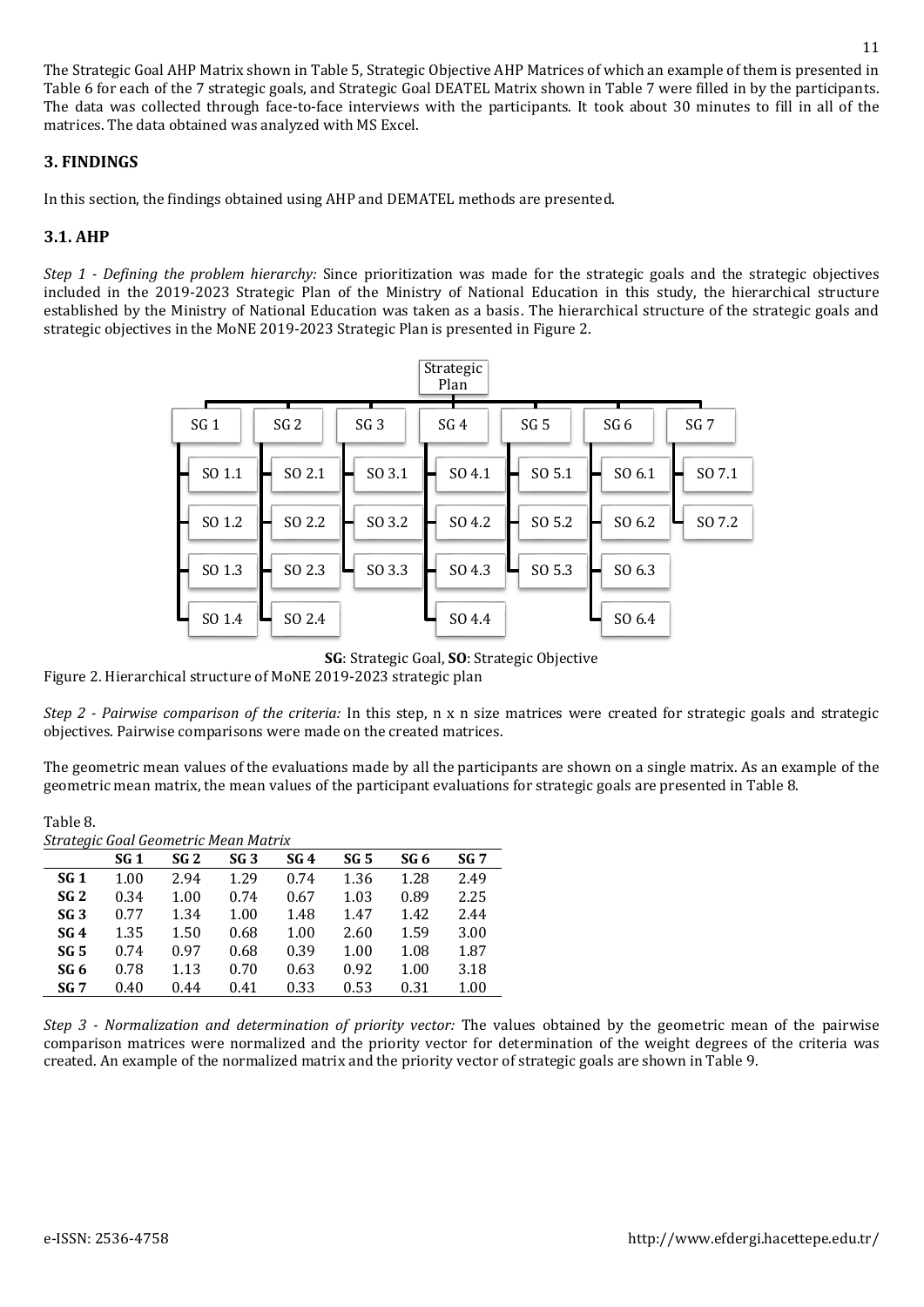Table 9. *Normalized Matrix of Strategic Goals and Priority Vector*

| <u>IVOI MUILLEU MUU IA OFIJU ULEULU UOUIS UNU I FIOFILY VELIOF</u> |      |      |                 |      |      |      |                 |                        |
|--------------------------------------------------------------------|------|------|-----------------|------|------|------|-----------------|------------------------|
|                                                                    | SG 1 | SG 2 | SG <sub>3</sub> | SG 4 | SG 5 | SG 6 | SG <sub>7</sub> | <b>Priority Vector</b> |
| SG 1                                                               | 0.19 | 0.32 | 0.23            | 0.14 | 0.15 | 0.17 | 0.15            | 0.19                   |
| SG <sub>2</sub>                                                    | 0.06 | 0.11 | 0.14            | 0.13 | 0.12 | 0.12 | 0.14            | 0.11                   |
| SG <sub>3</sub>                                                    | 0.14 | 0.14 | 0.18            | 0.28 | 0.16 | 0.19 | 0.15            | 0.18                   |
| SG4                                                                | 0.25 | 0.16 | 0.12            | 0.19 | 0.29 | 0.21 | 0.18            | 0.20                   |
| SG <sub>5</sub>                                                    | 0.14 | 0.10 | 0.12            | 0.07 | 0.11 | 0.14 | 0.12            | 0.12                   |
| SG 6                                                               | 0.15 | 0.12 | 0.13            | 0.12 | 0.10 | 0.13 | 0.20            | 0.14                   |
| SG 7                                                               | 0.07 | 0.05 | 0.07            | 0.06 | 0.06 | 0.04 | 0.06            | 0.06                   |
|                                                                    |      |      |                 |      |      |      |                 |                        |

*Step 4 - Testing the consistency of the participants' evaluations and consistency of the relative weights determined based on the priority vector:* In this step, the consistency ratio (CR) was calculated depending on the consistency index (CI) and the random index (RI) which differs according to the number of items used in pairwise comparisons. If the calculated consistency ratio is below 0.10, it is stated that the data is consistent. The consistency rates calculated for strategic goals and strategic objectives are shown in Table 10.

## Table 10.

*Consistency Ratios for Strategic Goals*

|    | Total | $SG 1$ $SG 2$ |       | SG 3  | SG 4  | SG 5  | SG 6  |
|----|-------|---------------|-------|-------|-------|-------|-------|
|    |       |               |       |       |       |       | 4     |
| CR | 0.022 | 0.087         | 0.039 | 0.059 | 0.035 | 0.032 | 0.018 |

When Table 7 is inspected, it is seen that all CR values meet the consistency condition. Since there are 2 strategic objectives for the strategic goal 7, the CR wasn't calculated, and these two objectives were not prioritized within themselves.

*Step 5 - Determination of global weights:* Global weights were determined for the items in the priority vector. Global weight values are shown in Table 11.

#### Table 11. *Global Weights of Strategic Goals and Strategic Objectives*

| <b>Strategic Goals (SG)</b>                                                                                                | %SG   | <b>Strategic Objectives (SO)</b>                                                                                                                                                                                                                                                | %SO   | %SG in<br><b>Total</b> |
|----------------------------------------------------------------------------------------------------------------------------|-------|---------------------------------------------------------------------------------------------------------------------------------------------------------------------------------------------------------------------------------------------------------------------------------|-------|------------------------|
| <b>Strategic Goal 4. Students with</b><br>ability to find solutions for social<br>problems, contribute to social,          |       | Strategic Objective 4.2. Secondary education will be<br>transformed into a structure that provides the skills required<br>by the changing world and will train students who will<br>become actors of change                                                                     | 48.63 | 9.81                   |
| cultural and economic<br>development of the country will<br>be trained by the help of a<br>secondary education system that | 20.17 | <b>Strategic Objective 4.3.</b> The quality of science high schools<br>and social sciences high schools will be strengthened in order<br>to increase the intellectual capital of our country, and support<br>civilization and development                                       | 29.76 | 6.00                   |
| prepares them for higher<br>education in accordance with                                                                   |       | Strategic Objective 4.1. Participation and completion rates<br>in secondary education will be increased                                                                                                                                                                         | 14.39 | 2.90                   |
| their abilities and capacities                                                                                             |       | Strategic Objective 4.4. The quality of imam hatip schools<br>will be increased in formal education                                                                                                                                                                             | 7.23  | 1.46                   |
|                                                                                                                            |       | Strategic Objective 1.2. An effective measurement and<br>evaluation system will be established to identify, monitor and<br>support the competencies of our students in all fields and at<br>all levels of education                                                             | 32.06 | 6.19                   |
| Strategic Goal 1. All of our<br>students will be provided with<br>the common values of our                                 | 19.32 | Strategic Objective 1.1. Curriculum will be restructured as<br>holistic, flexible and modular structures associated with skill<br>sets at all levels                                                                                                                            | 31.44 | 6.07                   |
| civilization and humanity,<br>knowledge, skills, attitudes and<br>behaviors that are the<br>necessities of time            |       | Strategic Objective 1.3. A skill-based foreign language<br>proficiency system that takes the needs of students into<br>account according to age, school type and type of program<br>will be introduced                                                                          | 18.70 | 3.61                   |
|                                                                                                                            |       | <b>Strategic Objective 1.4.</b> With digital content and skill-<br>supported transformation that support learning processes,<br>students and teachers all over the country will have equal<br>learning and teaching opportunities, and learning will go<br>beyond the classroom | 17.80 | 3.44                   |

Table 11 (continued)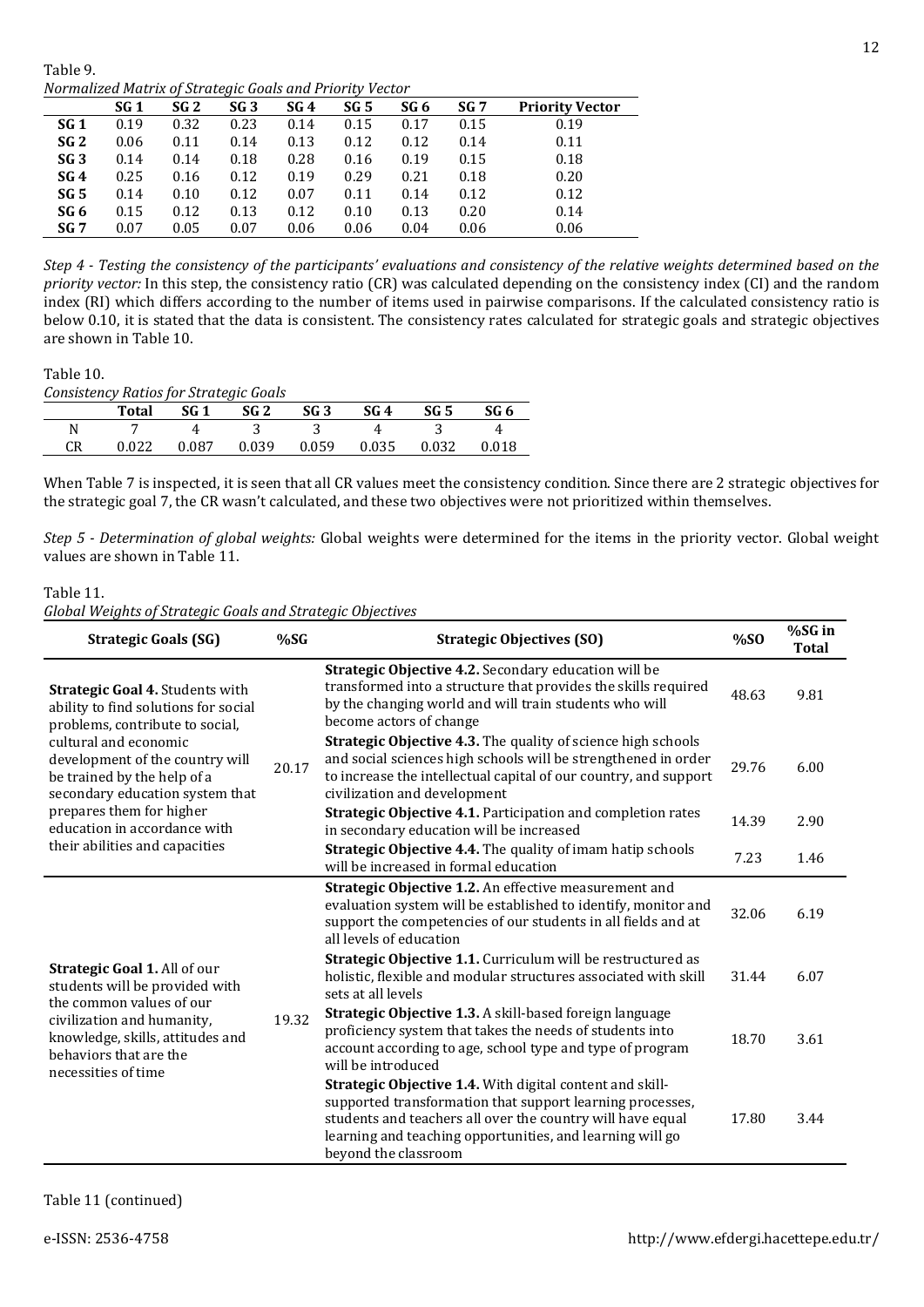| <b>Strategic Goals (SG)</b>                                                                                                                                                | %SG   | <b>Strategic Objectives (SO)</b>                                                                                                                                                                                                                                                         | %SO   | %SG in<br><b>Total</b> |
|----------------------------------------------------------------------------------------------------------------------------------------------------------------------------|-------|------------------------------------------------------------------------------------------------------------------------------------------------------------------------------------------------------------------------------------------------------------------------------------------|-------|------------------------|
| Strategic Goal 3. In pre-school                                                                                                                                            |       | Strategic Objective 3.2. The schooling rate will be increased<br>by transitioning to a basic education structure that puts<br>emphasis on the cognitive, emotional and physical<br>development of our students allowing them to internalize<br>scientific thinking, attitudes and values | 40.71 | 7.29                   |
| and basic education, our<br>students will be cultivated multi-<br>dimensionally in cognitive,<br>emotional and physical aspects                                            | 17.91 | <b>Strategic Objective 3.1.</b> The quality and prevalence of early<br>childhood education will be increased, community-based<br>early childhood education will be diversified and<br>disseminated                                                                                       | 37.80 | 6.77                   |
|                                                                                                                                                                            |       | Strategic Objective 3.3. Innovative practices that will<br>increase the quality of schools will be included in basic<br>education                                                                                                                                                        | 21.49 | 3.85                   |
|                                                                                                                                                                            |       | Strategic Objective 6.3. The relation of vocational and<br>technical education, employment and production will be<br>strengthened                                                                                                                                                        | 39.28 | 5.31                   |
| Strategic Goal 6. Vocational and<br>technical education and lifelong<br>learning systems will be<br>arranged in compliance with the                                        |       | Strategic Objective 6.2. In vocational and technical<br>education, new generation education programs will be<br>developed, human and physical infrastructure will be<br>improved                                                                                                         | 26.57 | 3.59                   |
| needs of the society, and the<br>requirements of the labor<br>market and of the information                                                                                | 13.51 | Strategic Objective 6.1. The attributed value and access<br>opportunities to vocational and technical education will be<br>increased                                                                                                                                                     | 22.34 | 3.02                   |
| age                                                                                                                                                                        |       | Strategic Objective 6.4. Lifelong learning qualifications,<br>participation and completion rates will be increased in order<br>to increase the work and life quality of individuals, and<br>activities related to education and training for the citizens<br>abroad will be continued    | 11.81 | 1.60                   |
| Strategic Goal 5. The physical,                                                                                                                                            |       | Strategic Objective 5.1. A functional psychological<br>counseling and guidance structure that allows students to<br>receive education that matches their temperament, interests<br>and abilities will be established                                                                     | 41.95 | 4.85                   |
| psychological and mental<br>development of individuals will<br>be supported by increasing the<br>effectiveness of special education                                        | 11.56 | Strategic Objective 5.3. Gifted students, who are an<br>important resource in the development of our country, will be<br>supported with an education method suitable for their nature<br>without being separated from their peers                                                        | 29.80 | 3.44                   |
| and guidance services                                                                                                                                                      |       | Strategic Objective 5.2. A justice-based model will be<br>developed in education that does not isolate individuals with<br>special needs from their peers and strengthens the culture of<br>living together                                                                              | 28.25 | 3.27                   |
|                                                                                                                                                                            |       | Strategic Objective 2.2. A new model of understanding,<br>system and professional development will be created in order<br>to support the development of teachers and school<br>administrators                                                                                            | 36.22 | 4.16                   |
| Strategic Goal 2. An effective<br>and productive management<br>structure and organizational                                                                                |       | Strategic Objective 2.1. Data-based administration structure<br>will be adopted in order to monitor, evaluate and develop<br>administration and learning activities                                                                                                                      | 24.63 | 2.83                   |
| structure that is in accordance<br>with modern norms will be made<br>dominant                                                                                              | 11.48 | Strategic Objective 2.4. Institutional guidance and<br>supervision system will be restructured in a way to highlight<br>the guidance dimension of school development, and active<br>efforts of the Ministry for legal services will continue                                             | 20.63 | 2.37                   |
|                                                                                                                                                                            |       | Strategic Objective 2.3. In order to increase the quality of<br>education and establish an administration approach based on<br>planning in schools, an efficient financing model establishing<br>link between the plan and the budget will be adopted                                    | 18.52 | 2.13                   |
| <b>Strategic Goal 7. A supportive</b><br>private schooling structure will<br>be put into practice for all the<br>schools in accordance with the<br>international standards | 6.05  |                                                                                                                                                                                                                                                                                          |       | 6.05                   |

Importance levels of strategic goals and strategic objectives are presented in Table 11.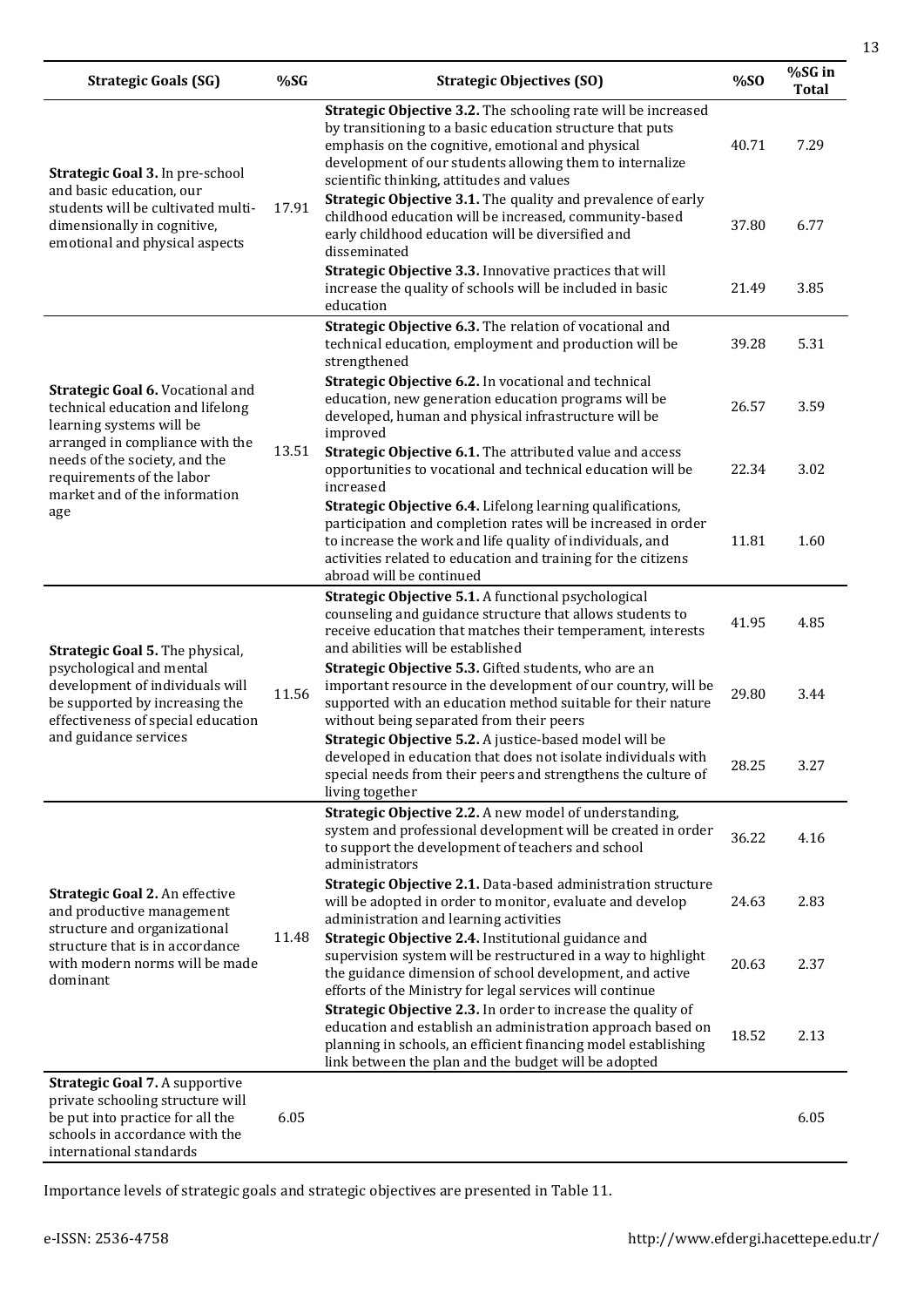*Step 1 - Creating direct-influence matrix:* In this step, a direct-influence matrix was created by calculating mean values of the evaluations made by the participants for strategic goals. The direct-influence matrix is presented in Table 12.

| Table 12.               |
|-------------------------|
| Direct-Influence Matrix |

| Direct-Hillaence much ix |       |       |                 |       |       |       |                 |
|--------------------------|-------|-------|-----------------|-------|-------|-------|-----------------|
|                          | SG 1  | SG 2  | SG <sub>3</sub> | SG4   | SG 5  | SG 6  | SG <sub>7</sub> |
| SG 1                     | 0.000 | 1.810 | 2.667           | 3.048 | 2.429 | 2.429 | 1.810           |
| SG <sub>2</sub>          | 2.905 | 0.000 | 2.714           | 2.857 | 2.714 | 2.667 | 2.381           |
| SG <sub>3</sub>          | 2.238 | 1.524 | 0.000           | 2.381 | 2.000 | 1.714 | 1.905           |
| SG4                      | 2.905 | 1.762 | 1.619           | 0.000 | 1.905 | 2.381 | 2.095           |
| SG <sub>5</sub>          | 2.000 | 1.286 | 2.048           | 2.286 | 0.000 | 2.190 | 1.762           |
| SG 6                     | 2.143 | 1.810 | 1.048           | 2.286 | 1.524 | 0.000 | 1.952           |
| SG <sub>7</sub>          | 1.333 | 1.429 | 1.429           | 1.524 | 1.571 | 1.619 | 0.000           |

*Step 2 - Normalizing direct-influence matrix:* Values in direct-influence matrix were normalized in this step. Normalized direct-influence matrix is presented in Table 13.

Table 13. *Normalized Direct-Influence Matrix*

| <i>NOI mullzed Direct-mindence mullix</i> |       |                 |                 |                 |                 |       |                 |
|-------------------------------------------|-------|-----------------|-----------------|-----------------|-----------------|-------|-----------------|
|                                           | SG 1  | SG <sub>2</sub> | SG <sub>3</sub> | SG <sub>4</sub> | SG <sub>5</sub> | SG 6  | SG <sub>7</sub> |
| SG 1                                      | 0.000 | 0.111           | 0.164           | 0.188           | 0.150           | 0.150 | 0.111           |
| SG <sub>2</sub>                           | 0.179 | 0.000           | 0.167           | 0.176           | 0.167           | 0.164 | 0.147           |
| SG <sub>3</sub>                           | 0.138 | 0.094           | 0.000           | 0.147           | 0.123           | 0.106 | 0.117           |
| SG <sub>4</sub>                           | 0.179 | 0.109           | 0.100           | 0.000           | 0.117           | 0.147 | 0.129           |
| SG <sub>5</sub>                           | 0.123 | 0.079           | 0.126           | 0.141           | 0.000           | 0.135 | 0.109           |
| SG <sub>6</sub>                           | 0.132 | 0.111           | 0.065           | 0.141           | 0.094           | 0.000 | 0.120           |
| SG 7                                      | 0.082 | 0.088           | 0.088           | 0.094           | 0.097           | 0.100 | 0.000           |
|                                           |       |                 |                 |                 |                 |       |                 |

*Step 3 - Achieving the total-relationship matrix:* Total-relationship matrix is shown in Table 14.

| Table 14.       |                           |                 |       |       |       |       |                 |
|-----------------|---------------------------|-----------------|-------|-------|-------|-------|-----------------|
|                 | Total-Relationship Matrix |                 |       |       |       |       |                 |
|                 | SG 1                      | SG <sub>2</sub> | SG 3  | SG 4  | SG 5  | SG 6  | SG <sub>7</sub> |
| SG 1            | 0.427                     | 0.416           | 0.506 | 0.609 | 0.514 | 0.542 | 0.479           |
| SG <sub>2</sub> | 0.634                     | 0.357           | 0.557 | 0.658 | 0.578 | 0.606 | 0.556           |
| SG <sub>3</sub> | 0.482                     | 0.353           | 0.310 | 0.508 | 0.435 | 0.444 | 0.425           |
| SG <sub>4</sub> | 0.538                     | 0.384           | 0.423 | 0.408 | 0.453 | 0.501 | 0.457           |
| SG <sub>5</sub> | 0.462                     | 0.336           | 0.413 | 0.495 | 0.317 | 0.459 | 0.411           |
| SG 6            | 0.452                     | 0.349           | 0.350 | 0.477 | 0.389 | 0.325 | 0.406           |
| SG <sub>7</sub> | 0.356                     | 0.288           | 0.320 | 0.380 | 0.340 | 0.360 | 0.249           |

*Step 4 - Creating the causal diagram:* Causal diagram table which forms basis for causal diagram is created in this step. Causal diagram table is presented in Table 15.

Table 15. *Casual Diagram Table* 

| Casuai Diagram Table |      |      |      |         |  |  |  |
|----------------------|------|------|------|---------|--|--|--|
|                      | D    | R    | D+R  | $D-R$   |  |  |  |
| SG <sub>1</sub>      | 3.49 | 3.35 | 6.84 | 0.14    |  |  |  |
| SG <sub>2</sub>      | 3.95 | 2.48 | 6.43 | 1.46    |  |  |  |
| SG <sub>3</sub>      | 2.96 | 2.88 | 5.84 | 0.08    |  |  |  |
| SG <sub>4</sub>      | 3.17 | 3.54 | 6.70 | $-0.37$ |  |  |  |
| SG <sub>5</sub>      | 2.89 | 3.03 | 5.92 | $-0.13$ |  |  |  |
| SG <sub>6</sub>      | 2.75 | 3.24 | 5.98 | $-0.49$ |  |  |  |
| SG <sub>7</sub>      | 2.29 | 2.98 | 5.28 | $-0.69$ |  |  |  |

Causal diagram created based on Table 15 is presented in Figure 3.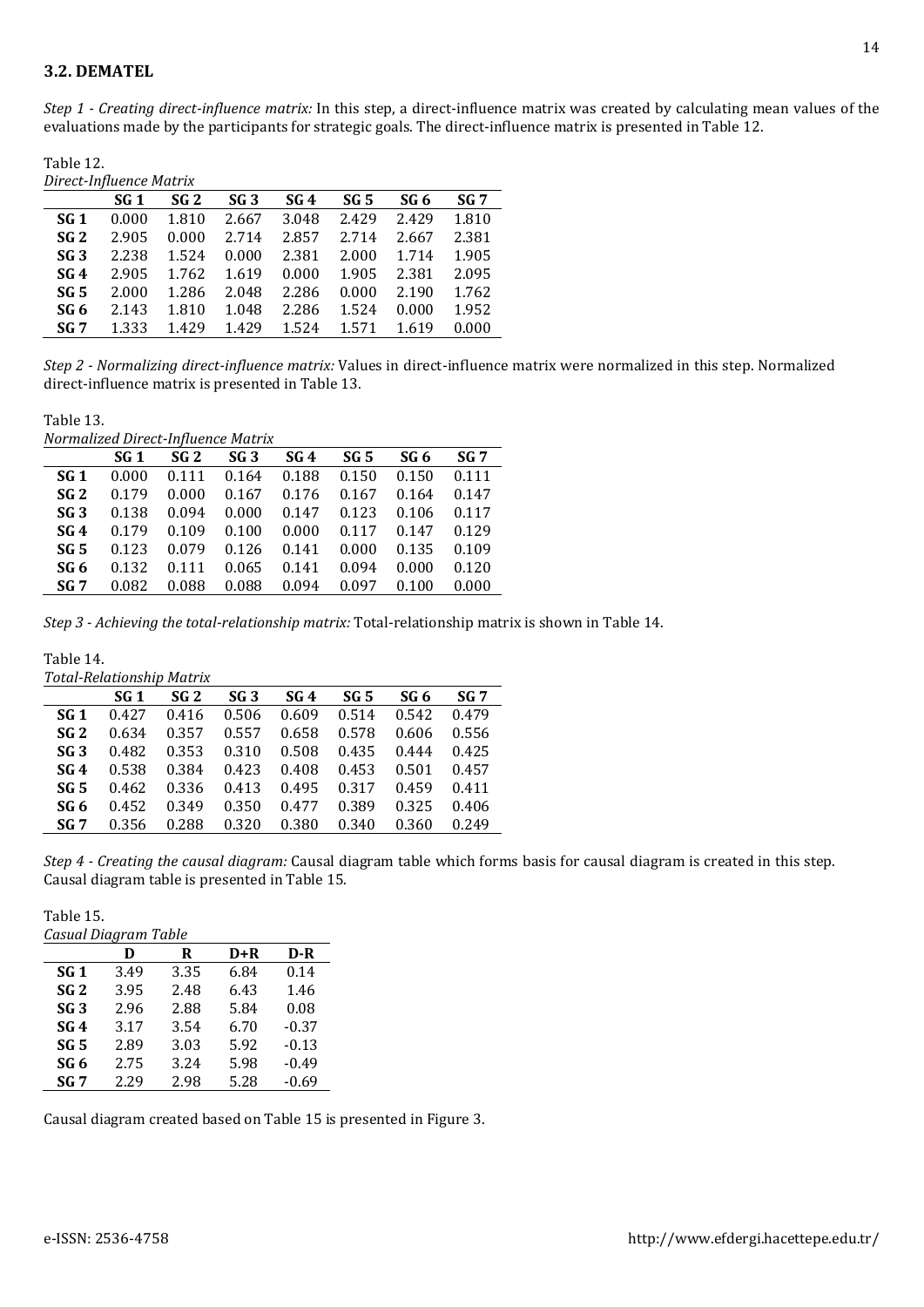

Figure 3. Causal diagram

As a result of DEMATEL, the strategic goals that play the most important role, the ones that play causing role, the most affected ones, the most affecting ones and the ones play the most central role in the strategic plan can be seen in Figure 3.

This study aims to prioritize the strategic goals and strategic objectives in the strategic plan of the Ministry of National Education for the period of 2019-2023 by making use of the Analytical Hierarchy Process method, and to reveal the hypothetical affect-relationships between the strategic goals by making use of DEMATEL method. The conclusions reached may differ if the participants change as these results depend on the participating individuals' subjective opinions. Therefore, it holds great importance to emphasize that the results reached in this study are not suitable for generalization, and the results are limited to this study.

#### **4. RESULTS, DISCUSSION AND RECOMMENDATIONS**

The quality of the human resources that countries hold is a prerequisite for reaching the social, economic and technological level they intend to. The existence of a qualified human resource can only be provided by an education system of quality. Today, rapid change and development in all areas such as communication, science and technology cause continuous questioning of education systems and obliges the development of education systems in compliance with new perspectives. In this context, the Ministry of National Education makes strategic plans every five years in order to establish tomorrow's educational institutions focused on quality and success in education, and to ensure that budgeting is made depending on the plans, projects and predictions put forward by the units themselves. The Ministry of Education's third strategic plan, the 2019- 2023 MoNE Strategic Plan, lists seven strategic goals, various strategic objectives for each strategic goal, and performance indicators that demonstrate success in achieving the strategic objectives. In countries such as Turkey, where resources are limited, it is very important that planned activities are carried out economically, effectively and efficiently, and that the investments to be made and current expenditures are prioritized depending on their importance. For this reason, in order to ensure that limited resources are administered correctly by decision makers, in this study it is aimed to prioritize the strategic goals and strategic objectives in the 2019-2023 Strategic Plan of the Ministry of National Education by using AHP technique, and to determine the affecting-affected relationship between strategic goals by using DEMATEL method.

As a result of AHP, it was found out that with a weight of 20.17%, 4th strategic goal (Students with ability to find solutions for social problems, contribute to social, cultural and economic development of the country will be trained by the help of a secondary education system that prepares them for higher education in accordance with their abilities and capacities) was the primary strategic goal. Following it, with a weight of 19.32%, 1st strategic goal (All of our students will be provided with the common values of our civilization and humanity, knowledge, skills, attitudes and behaviors that are the necessities of time) ranked number two. With a weight of 17.91%, 3<sup>rd</sup> strategic goal (In pre-school and basic education, our students will be cultivated multi-dimensionally in cognitive, emotional and physical aspects) ranked number three. With a weight of 13.51%, 6th strategic goal (Vocational and technical education and lifelong learning systems will be arranged in compliance with the needs of the society, and the requirements of the labor market and of the information age) ranked number four. With a weight of 11.56%, 5th strategic goal (The physical, psychological and mental development of individuals will be supported by increasing the effectiveness of special education and guidance services) ranked number five. With a weight of  $11.48\%$ ,  $2<sup>nd</sup>$ strategic goal (An effective and productive management structure and organizational structure that is in accordance with modern norms will be made dominant) ranked number six. Lastly, with a weight of 6.05%,  $7<sup>th</sup>$  strategic goal (A supportive private schooling structure will be put into practice for all the schools in accordance with the international standards) ranked the last. Depending on these results, it can be stated that first three strategic goals (4th, 1st and 3rd) constitute 57.4% of the entire strategic plan. However, on the other hand, last three strategic goals ( $5<sup>th</sup>$ ,  $2<sup>nd</sup>$  and  $7<sup>th</sup>$ ) constitute only 29.1% of all. It is possible to put forward that 4th strategic goal should be given the top priority and 7th strategic goal should be given the least priority.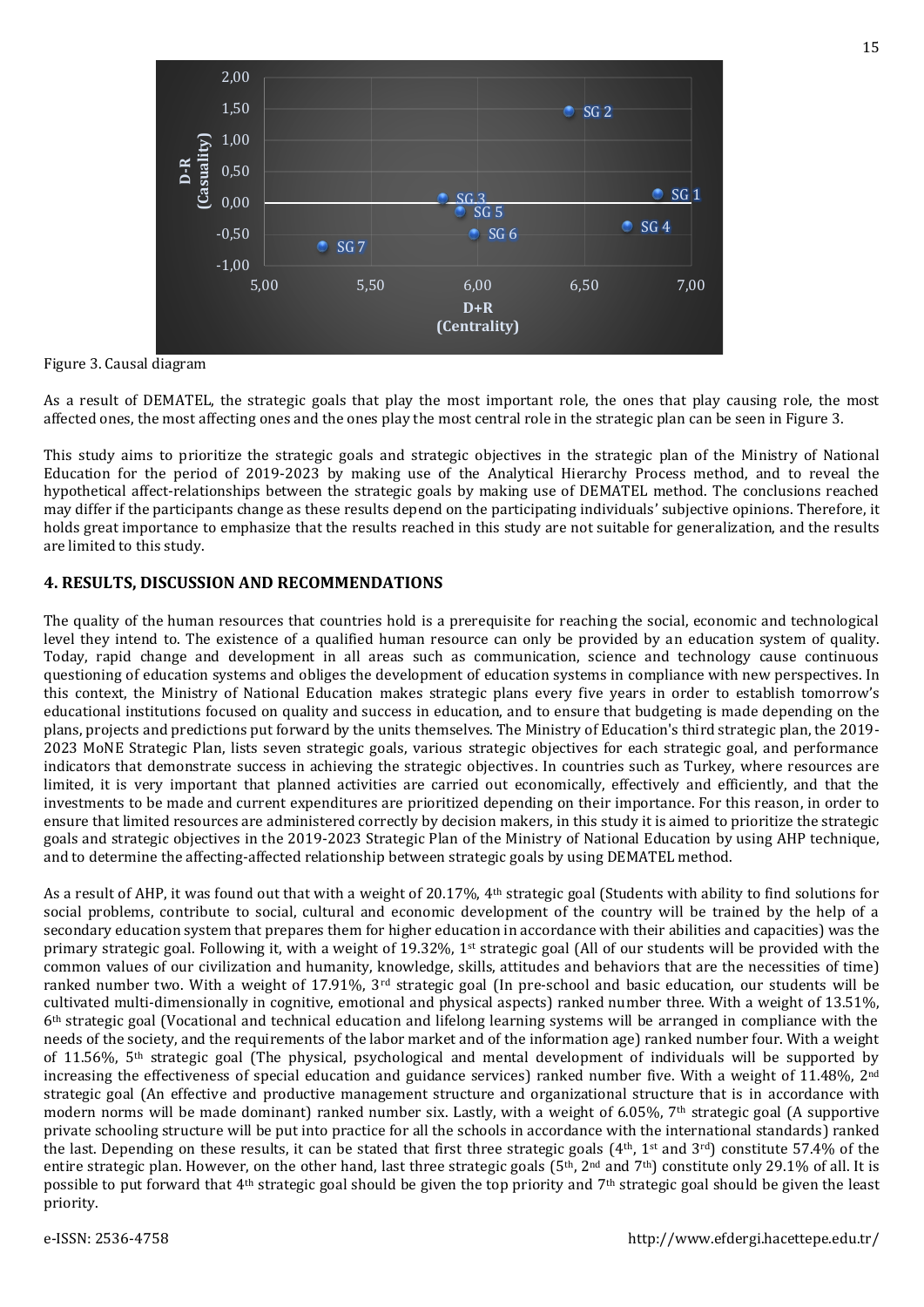In addition, AHP results revealed that strategic objective 4.2 (Secondary education will be transformed into a structure that provides the skills required by the changing world and will train students who will become actors of change), strategic objective 3.2 (The schooling rate will be increased by transitioning to a basic education structure that puts emphasis on the cognitive, emotional and physical development of our students allowing them to internalize scientific thinking, attitudes and values), strategic objective 3.1 (The quality and prevalence of early childhood education will be increased, community-based early childhood education will be diversified and disseminated) and strategic objective 1.2 (An effective measurement and evaluation system will be established to identify, monitor and support the competencies of our students in all fields and at all levels of education) together constitute 30.06% of all the strategic objectives.

Results of DEMATEL showed that 1<sup>st</sup> strategic goal (D + R = 6.84, D-R = 0.14) plays the most central role in the strategic plan. In other words, it is the strategic goal which sends and receives the most impact. In addition, it is found that  $2<sup>nd</sup>$  strategic goal  $(D + R = 6.43, D-R = 1.46)$  is the one that affects/causes. It is possible to state that 7<sup>th</sup> strategic goal  $(D + R = 5.28, D-R = 0.14)$  is the most affected one. Further, it can be said that  $2^{nd}$  strategic goal  $(D + R = 6.43, D-R = 1.46)$  is the one that affects the other strategic goals most.

Article 6 of the Basic Law of National Education of Turkey No. 1739, which is the basic regulatory legislation of the education system implemented in the country, emphasizes that individuals should be directed to education programs depending on their interests and abilities as long as they continue receiving education. In addition, Article 27 of the afore-mentioned legislation emphasizes that "Every student who has completed primary education and has been qualified for secondary education has the right to continue and to benefit from secondary education opportunities to the extent of their interests, aptitudes and abilities". From this point of view, it is possible to suggest that the results of this study, which states that the 4<sup>th</sup> strategic goal is of primary importance, supports the highlighted points of the Basic Law of National Education.

Results showed that 1<sup>st</sup> strategic goal which aims structuring of curriculum of all education levels in a flexible and modular manner; establishing an effective measurement and evaluation system for identifying, monitoring and supporting students' competencies; transitioning to a skill-based foreign language proficiency system taking the needs of the students into account; providing equal learning and teaching opportunities to teachers and students all over the country, ranked number two in prioritization and it also plays a central role by sending and receiving the most impact. Yalçın (2018, p.194) states that the most accepted classification of 21st century skills is grouped under three headings: a) learning and innovation skills, b) knowledge, media and technology skills, and c) life and career skills. In the context of this classification, it is possible to say that the strategic objectives of 1<sup>st</sup> strategic goal match up with  $21^{st}$  century skills. Yalçın (2018, p.184) emphasizes that upskilling of students with 21st century skills at school holds importance as it has potential to directly affect the future competitiveness of the country. Similarly, Cansoy (2018, p.3132) draws attention to the need to design school models in which country's cultural background is not ignored, and  $21<sup>st</sup>$  century skills are acquired primarily by the students.

Early childhood education plays an important role in reducing the effects of school-based inequalities as it prepares children for formal education and increases formal education success (OECD, 2017, p.2). The participation rate in early childhood education in Turkey is 10% for 3-year-olds; 39% for 4-year-olds and 80% for 5-year-olds. These rates are significantly below OECD averages which are 78% for 3-year-olds, 88% for 4-year-olds and 95% for 5-year-olds (OECD, 2020, p.183). The result regarding 3rd strategic goal emphasizing the importance of pre-school education is expected to contribute significantly to rate of pre-school enrollment.

The free-market economy promises to distribute wealth to the people. The free competition environment of the market economy enables societies to be more productive and increase their welfare. Differences between people's income levels are generally seen as acceptable when access to opportunities is equal. The road to equality of opportunity passes through the education system, as good education reduces the risk of unemployment and increases average income (Konrad-Adenauer-Stiftung, 2015, p.6). It is among the aims of education systems to equip individuals with professional knowledge and skills, and to ensure that social values that will provide economic development are rooted. Tristantie (2017, p.5) puts forward that negativities such as unemployment, children committing crimes, adult crimes, housing problems are all linked up with insufficient vocational and technical education. In addition to making important contributions to the social life, vocational and technical education functions as a bridge between the business world and the education system (Grollman & Rauner, 2007, p.5). Although vocational and technical education is given importance in Turkey, there is a decrease in the number of students attending vocational and technical secondary education institutions due to various negative policies. Successful students tend to attend general high schools (Gelişli, Beisenbayeva, Sultanbek, & Ussenova, 2016, p.8).

Regarding the importance attributed to vocational and technical education in Turkey, OECD ascertains the following issues (OECD, 2015, p.302):

• Including reviewing the quality of education and curriculum, steps are being taken to strengthen vocational and technical education through sectoral partnerships. With these partnerships, it is both aimed to develop the skills required by the labor market and to reduce the unemployment rate in the country.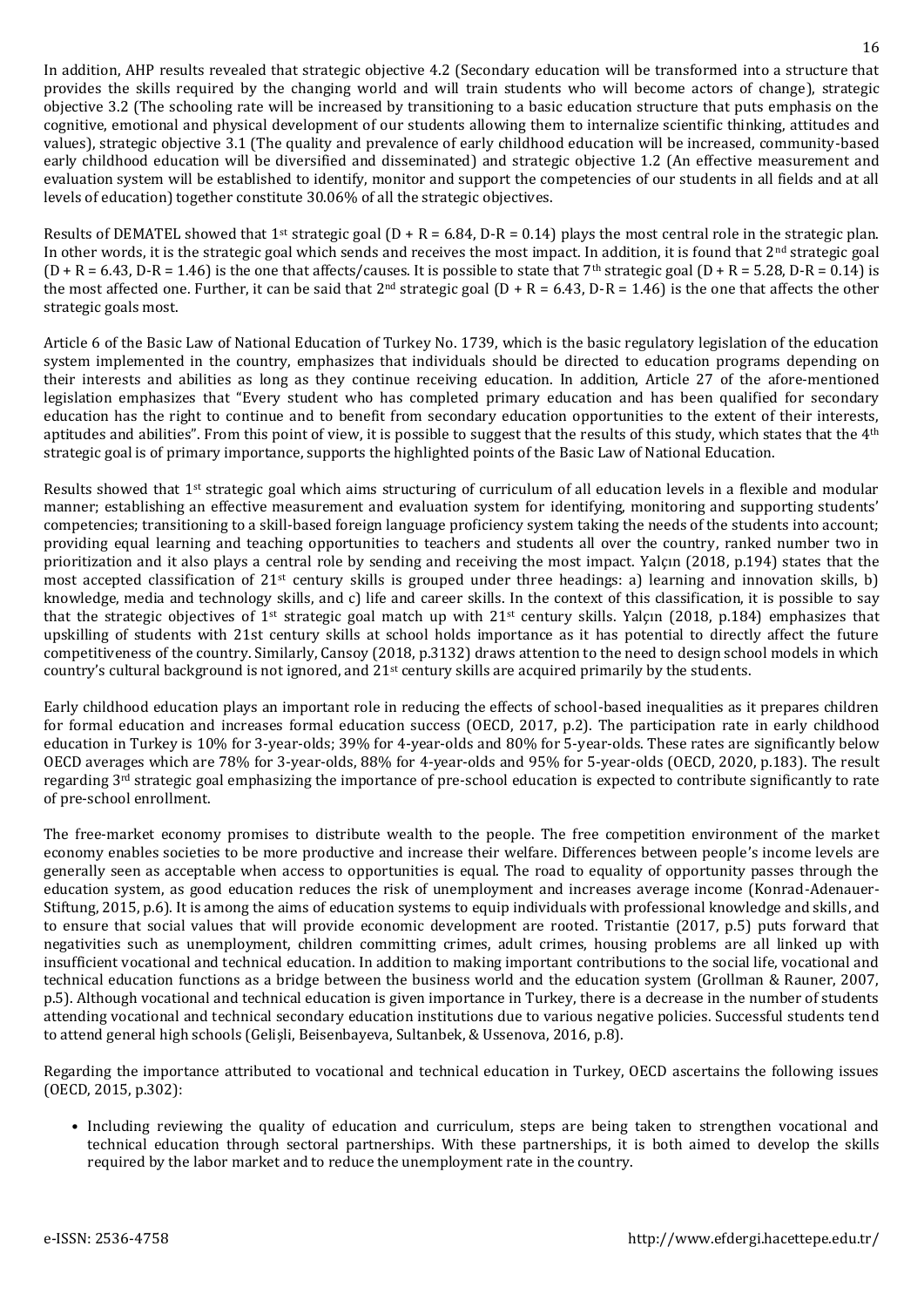- The Ministry of National Education and TUBITAK (Scientific and Technological Research Council of Turkey) work together to develop the entrepreneurship and leadership skills of 15,000 vocational and technical education school administrators, and to support their vocational skills.
- Various cooperation protocols are signed and implemented between vocational and technical education institutions and sector organizations in order to train employees with the qualifications demanded by the labor market.

Strategic goal 6, which was found to be the fourth important strategic goal in this study, is about the regulations for vocational and technical education. This result also reveals the importance of the resource that should be allocated in strategic planning to vocational and technical education, which is expected to lead the development of the country.

One of the salient results of the study is that strategic objective 6.4 (Lifelong learning qualifications, participation and completion rates will be increased in order to increase the work and life quality of individuals, and activities related to education and training for the citizens abroad will be continued) ranked the last. It is observed that there are two separate issues addressed in this objective. Ministry of National Education implements lifelong learning activities on General Directorate level. The only objective regarding lifelong learning is combined with another one in strategic objective 6.4. Addressing two different structures in one objective may have caused this objective to be in the last place. The Ministry of Development (2018, p.40) states that strategic objectives should be written in a way that is clear and understandable, measurable, concrete, result-oriented and the time frame is defined. From this point of view, strategic objectives are expected to present the expected results in terms of quality and quantity within the specified time frame.

Various studies reveal that in decision making, intuitive approach, experience-based approach or values are at the forefront, and data-based decision making is less used. However, beyond necessity, it is an obligation to take data into account in decision making processes (Mandinach, 2012, p.81; Tabak, Şahin & Yavuz Tabak, 2020, p.713; Yaylacı & Beldağ, 2015, p.173). The time and money devoted to education constitute a country's investment in human resources. It is expected that the resources allocated by countries for education will have a positive impact on educational outcomes. When examining education systems, the size of the resources allocated to education as well as how these resources are distributed within the education system are considered as indicators (TEDMEM, 2019). When the 2019-2023 Strategic Plan of the Ministry of National Education is examined in a holistic manner, it is seen that the target impact ratio is given as a percentage value for the strategic goals and strategic objectives in the plan, but the method by which these ratios are decided is not mentioned. It is inevitable that evaluations and decisions that are not based on data will result in financial loss. In this context, the necessity of using rational methods rather than intuitive knowledge in allocating limited resources in order of priority stands out remarkably. Therefore, according to the results of this study, which explains the importance of prioritizing the strategic goals and the strategic objectives in the strategic plan prepared by the Ministry of National Education, using the model presented in Figure 4 with an approach that prioritizes data-based decision-making methods will contribute to the quality of strategic plan.



Figure 4. Proposed strategic planning model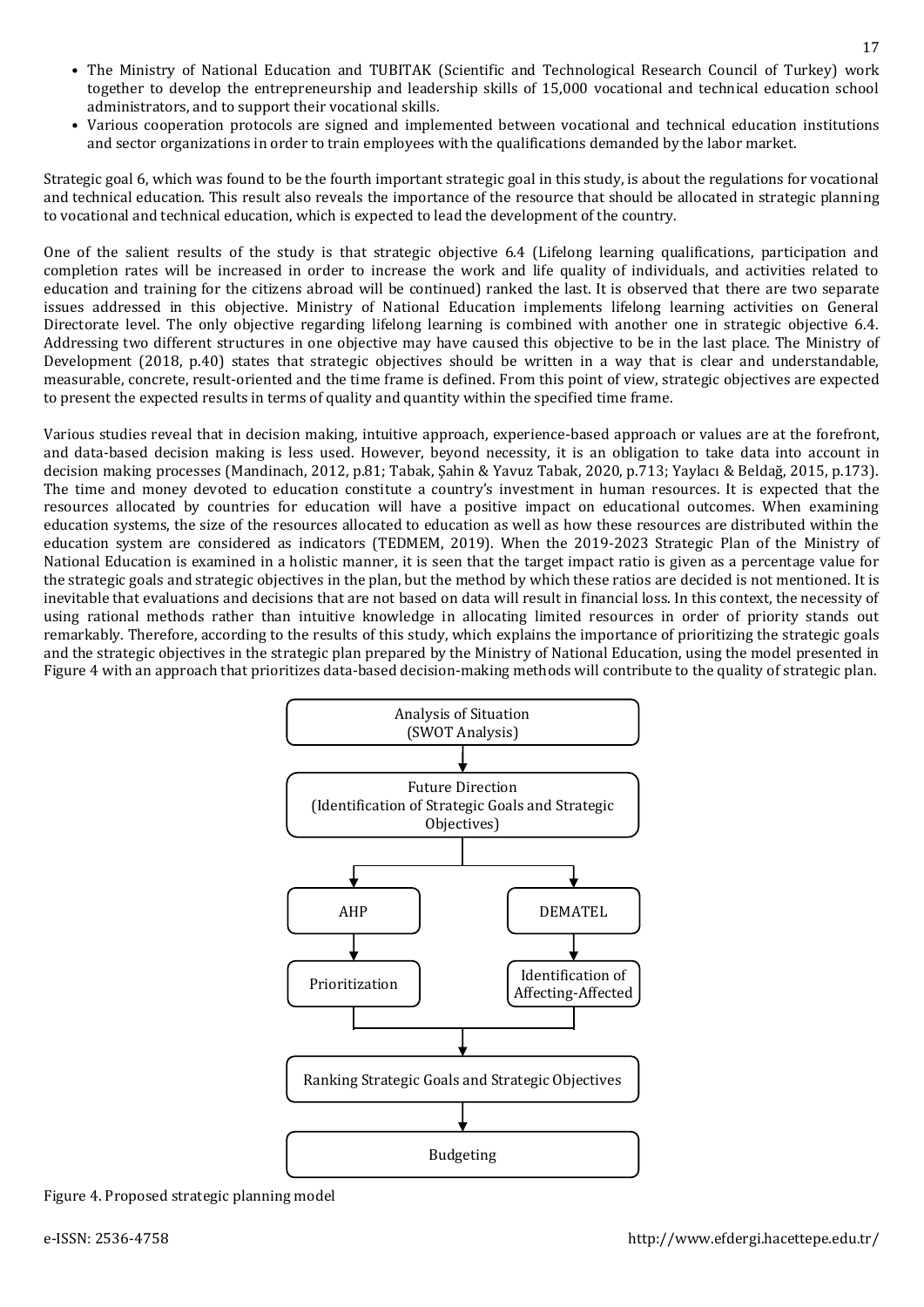### **Research and Publication Ethics Statement**

The authors hereby declare that they have not used any sources other than those listed in the references.

### **Contribution Rates of Authors to the Article**

Ali ÖZDEMİR: Data analysis, writing, reviewing, editing. Uğur ÖZALP: Data collection, writing original draft, conceptualization. Rıza AKKAYA: Data collection, writing original draft, conceptualization.

#### **Statement of Interest**

The authors hereby declare that there is no conflict of interest.

### **5. REFERENCES**

Abdel-Baseet, M., Mohamed, M. & Smarandache, F. (2018). An extension of neutrosophic AHP-SWOT analysis for strategic planning and decision-making. *Symmetry, 10*, 1-18. doi: 10.3390/sym10040116

Alpkan, L. (2000). Strateji belirleme sürecinin kapsamlılığı. *Doğuş Üniversitesi Dergisi*, 1(2), 1-19.

Ballestro, E. & Romero, C. (1998). *Multiple criteria decisions making and its applications to economic problems.* New York: Springer Science+Business Media, LLC.

Bryson, J. M. (2004). *Strategic planning for public and nonprofit organizations: A guide to strengthening and sustaining organizational achievement*. Francisco: Jossey-Bass.

Cansoy, R. (2018). Uluslararası çerçevelere göre 21. yüzyıl becerileri ve eğitim sisteminde kazandırılması [21st Century Skills According to International Frameworks and Building Them in the Education System]. *İnsan ve Toplum Bilimleri Araştırma Dergisi, 7*(4), 3112-3134.

Cervone, H. F. (2014). Improving strategic planning by adapting agile methods to the planning process. *Journal of Library Administration, 54*(2), 155-168. doi: 10.1080/01930826.2014.903371

Chatterjee, P. & Chakraborty, S. (2012). Material selection using preferential ranking methods. *Materials and Designs, 35*, 384- 393. doi: 10.1016/j.matdes.2011.09.027

Çelik, R. (2011). *Stratejik yönetim ve stratejik planlama: Tapu ve Kadastro Genel Müdürlüğünün 2010-2014 yılı stratejik planının değerlendirilmesi, daha iyi ve gerçekçi stratejik planlama için yapılması gerekenlerin belirlenmesi*. Ankara: T.C. Bayındırlık ve İskân Bakanlığı, Tapu ve Kadastro Genel Müdürlüğü Teftiş Kurulu Başkanlığı.

Çelikbilek, Y. (2018). *Çok kriterli karar verme yöntemleri*. Ankara: Nobel Akademi

David, F. R. (2009). *Strategic management: Concepts and Cases.* New York: Prentice Hall.

Dey, S., Kumar, A., Ray, A. & Pradhan, B. B. (2012). Supplier selection: Integrated theory using DEMATEL and quality function deployment methodology. *Procedia Engineering, 38*, 3560-3565.

Ekiz, C. & Somel A. (2007). Türkiye'de planlama ve planlama anlayışının değişimi, *Mülkiye Dergisi, 1*(256), 97-136.

Elbanna, S., Andrews, R. & Pollanen, R. (2015). Strategic planning and implementation success in public service organizations: Evidence from Canada. *Public Management Review, 18*(7), 1017-1042. doi:10.1080/14719037.2015.1051576

Elbanna, S., Thanos, I. & M. Colak (2014). An exploratory study of the determinants of the quality of strategic decision implementation in Turkish industrial firms. *Journal of General Management, 40*(2), 27-46.

Ereş, F. (2004). Eğitim yönetiminde stratejik planlama. *Gazi Üniversitesi Güzel Sanatlar Eğitim Fakültesi Dergisi, 15*, 21-29.

Falatoonitoosi, E., Leman, Z., Sorooshian, S. & Salimi, M. (2013). Decision-making trial and eveluation laboratory. *Research Journal of Applied Sciences, Engineering and Technology, 5*(13), 3476-3480.

Gelişli, Y., Beisenbayeva, L., Sultanbek, M. & Ussenova, A. (2016). Vocational education systems in Turkey and the world: New trends and problems. *International Journal of New Trends in Education and Their Implications, 7*(3), 1-10.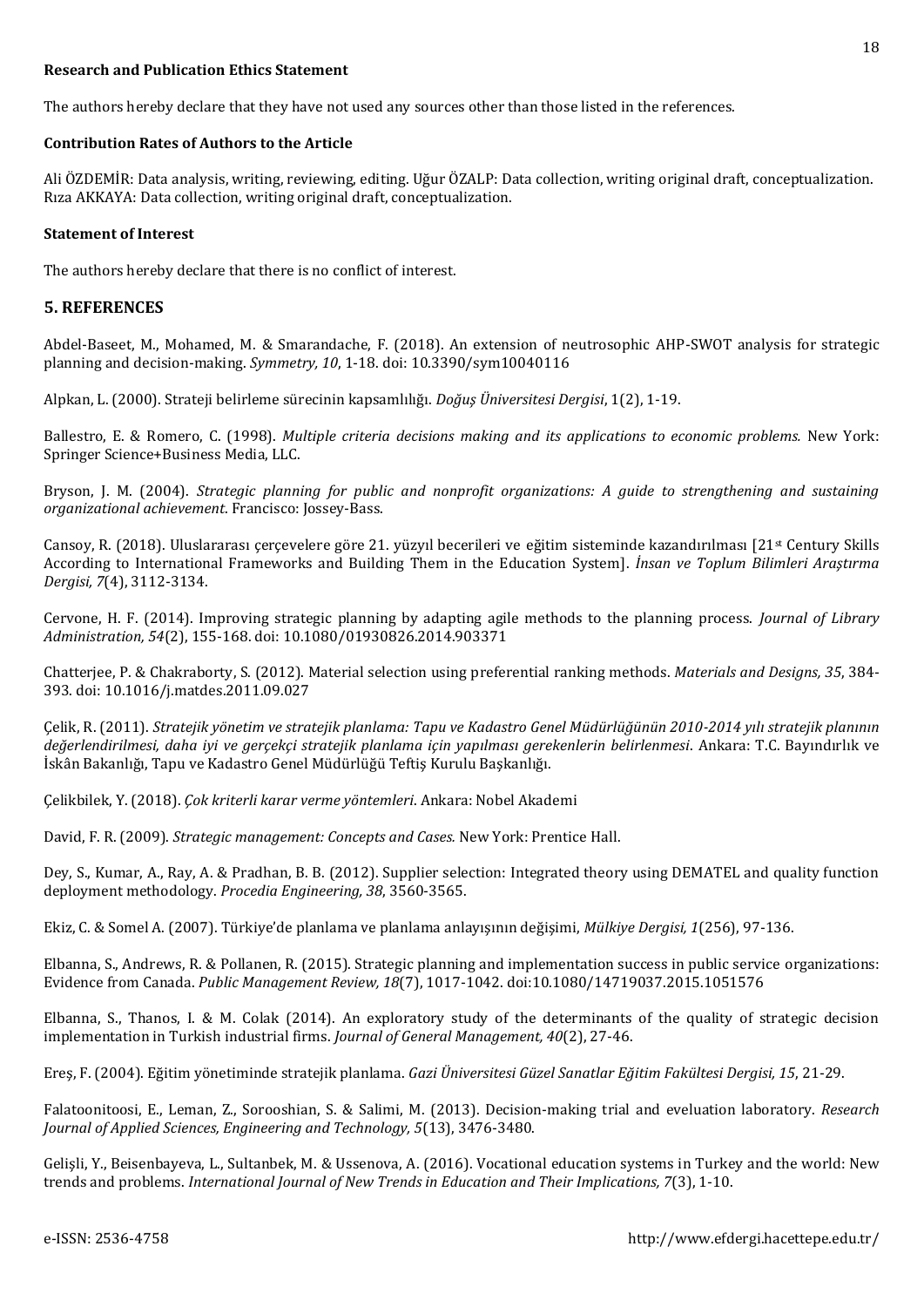Godet, M. (2000). The art of scenarios and strategic planning: Tools and pitfalls. *Technological Forecasting and Social Change, 65,* 3-22.

Grollmann, P. & Rauner, F. (2007). *International perspective on teachers and lecturers in technical and vocational education.*  Dordrecht: Springer.

Gürer, H. (2006). Stratejik planlamanın temelleri ve Türk kamu yönetiminde uygulanmasına yönelik öneriler. *Sayıştay Dergisi, 63*, 91-105.

Karaatlı M., Ömürbek N., Aksoy E. & Atasoy M. (2015). Çok kriterli karar verme teknikleri ile performans değerlendirmesine ilişkin bir uygulama [A Study on Multiple-Criteria Decision Making Techniques and Performance Evaluation]. *Social Sciences Research Journal, 4*(2), 176-186.

Kılıç, M. & Erkan, V. (2006). Stratejik planlama ve dengeli performans yönetimi yaklaşımları bir arada olabilir mi? [Could strategic planning and balanced scorecard approaches be integrated together?] *Ticaret ve Turizm Eğitim Fakültesi Dergisi, 2*, 77-93.

Koçel, T. (2011). *İşletme yöneticiliği: Yönetim ve organizasyon, organizasyonlarda davranış, klasik-modern-çağdaş ve güncel yaklaşımlar.* İstanbul: Beta.

Konrad-Adenauer-Stiftung (2015). *Vocational education and training in Germany: Through practice and theory to skilled employee.* Berlin: Konrad-Adenauer-Stiftung Politics and Consulting Division.

Küçüksüleymanoğlu, R. (2008). Stratejik planlama süreci [Strategic planning process]. *Kastamonu Eğitim Dergisi, 16*(2), 403- 412.

Mandinach, E. B. (2012). A perfect time for data usage: Using data-driven decision making to inform practice. *Educational Psychologist, 47*(2), 71-85.

Ministry of Development [Kalkınma Bakanlığı] (2015). *Onuncu kalkınma planı 2014-2018: Kamuda stratejik yönetim çalışma grubu raporu.* Ankara.

Ministry of Development [Kalkınma Bakanlığı] (2018). *Kamu idareleri için stratejik planlama kılavuzu, 3. sürüm.* 

Ministry of National Education (MoNE) (2019). *Millî Eğitim Bakanlığı 2019-2023 stratejik planı*. Ankara: Strateji Geliştirme Başkanlığı.

Mitchell, D., Larson, S. E., Colantonio, C. & Nguyen, C. (2018). Planning for change. *State and Local Government Review, 50*(2), 110-118. doi:10.1177/0160323x18785695

OECD (2015). *Education policy outlook 2015: Making reforms happen*. OECD Publishing.

OECD (2017). *Bir bakışta eğitim 2017: OECD göstergeleri, ülke notları, Türkiye [Education at glance 2017: OECD indicators, country notes, Turkey]*. OECD.

OECD (2020). *Education at a glance 2020: OECD indicators.* OECD Publishing. doi: 10.1787/69096873-en

Oreski, D. (2012). Strategy development by using SWOT - AHP. *TEM Journal, 1*(4), 283-291.

Özdemir, A., & Tüysüz, F. (2017). Özel okul yatırımları için Türkiye'deki 81 ilin çok kriterli karar verme yöntemleri ile stratejik analizi [Strategic analysis of 81 provinces in Turkey for private school investments using multiple criteria decision making methods]. *Marmara Üniversitesi Atatürk Eğitim Fakültesi Eğitim Bilimleri Dergisi, 45,* 93-114.

Özdemir, M. S. & Saaty, T. L. (2006). The unknown in decision making what to do about it. *European Journal of Operational Research, 174*, 349-359. doi: 10.1016/j.ejor.2004.12.017

Özer, M. A. & Bozkurt, P. (2017). Kamu kurumlarında stratejik yönetim uygulaması olarak stratejik planlar [Strategic plans as a practice of strategic management in public institutions]. *Gazi Üniversitesi Sosyal Bilimler Dergisi, 9*, 174-188.

Rakotoarivelo, J. B. & Zarate, P. (2017). Multi-criteria decision analysis for financial investments using AHP. C. Zopounidis ve M. Doumpos (Ed.), In *Multiple criteria decisions making: Applications in management and engineering* (s. 47-68). Cham: Springer.